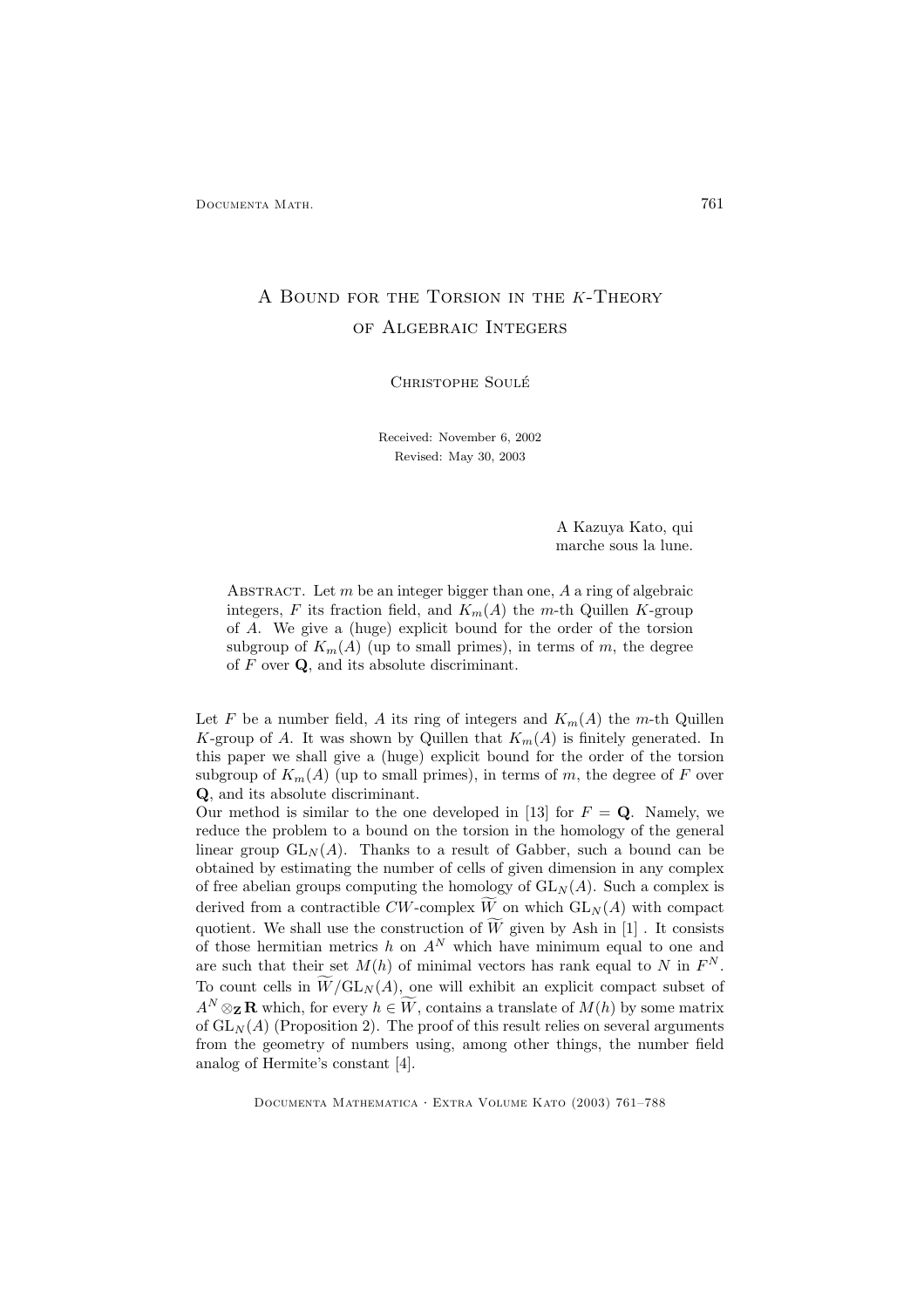The bound on the  $K$ -theory of  $A$  implies a similar upper bound for the étale cohomology of Spec  $(A[1/p])$  with coefficients in the positive Tate twists of  $\mathbb{Z}_n$ , for any (big enough) prime number  $p$ .

However, this bound is quite large since it is doubly exponential both in  $m$ and, in general, the discriminant of  $F$ . We expect the correct answer to be polynomial in the discriminant and exponential in  $m$  (see 5.1).

The paper is organized as follows. In Section 1 we prove a few facts on the geometry of numbers for A, including a result about the image of  $A^*$  by the regulator map (Lemma 3), which was shown to us by H. Lenstra. Using these, we study in Section 2 hermitian lattices over A, and we get a bound on  $M(h)$ when h lies in  $\tilde{W}$ . The cell structure of  $\tilde{W}$  is described in Section 3. The main Theorems are proved in Section 4. Finally, we discuss these results in Section 5, where we notice that, because of the Lichtenbaum conjectures, a lower bound for higher regulators of number fields would probably provide much better upper bounds for the étale cohomology of  $Spec (A[1/p])$ . We conclude with the example of  $K_8(\mathbf{Z})$  and its relation to the Vandiver conjecture.

#### 1 Geometry of algebraic numbers

#### 1.1

Let F be a number field, and A its ring of integers. We denote by  $r = [F : \mathbf{Q}]$ the degree of F over Q and by  $D = |{\rm disc}(K/\mathbf{Q})|$  the absolute value of the discriminant of F over Q. Let  $r_1$  (resp.  $r_2$ ) be the number of real (resp. complex) places of F. We have  $r = r_1 + 2r_2$ . We let  $\Sigma = \text{Hom}(F, \mathbb{C})$  be the set of complex embeddings of  $F$ . These notations will be used throughout. Given a finite set X we let  $#(X)$  denote its cardinal.

#### 1.2

We first need a few facts from the geometry of numbers applied to  $A$  and  $A^*$ . The first one is the following classical result of Minkowski:

LEMMA 1. Let  $L$  be a rank one torsion-free  $A$ -module. There exists a non zero element  $x \in L$  such that the submodule spanned by x in L has index

$$
\#(L/Ax)\leq C_1\,,
$$

where

$$
C_1 = \frac{r!}{r^r} \cdot 4^{r_2} \pi^{-r_2} \sqrt{D}
$$

in general, and  $C_1 = 1$  when A is principal.

PROOF. The A-module L is isomorphic to an ideal I in A. According to [7], V §4, p. 119, Minkowski's first theorem implies that there exists  $x \in I$  the norm of which satisfies

$$
|N(x)| \leq C_1 N(I).
$$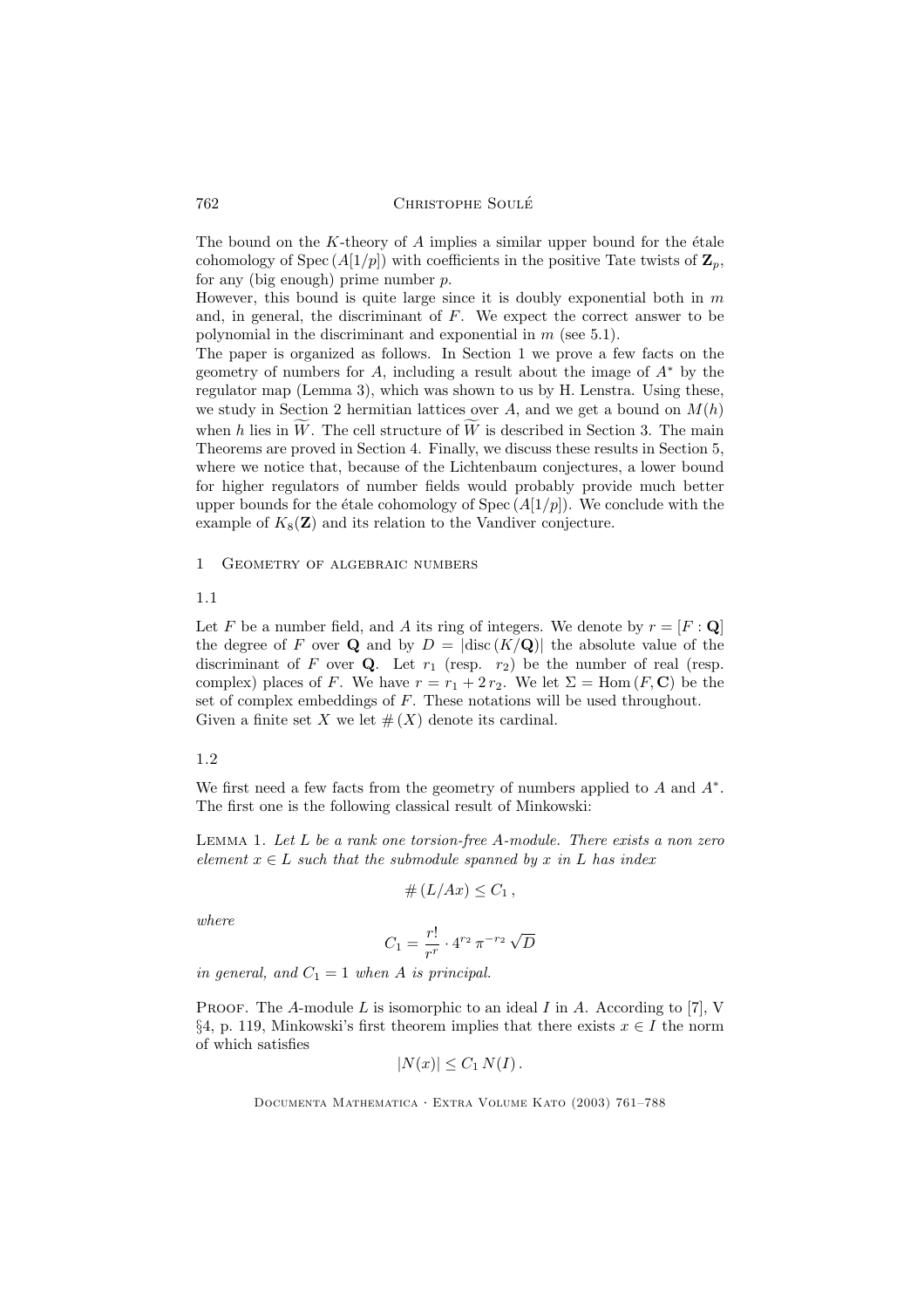Here  $|N(x)| = \# (A/Ax)$  and  $N(I) = \# (A/I)$ , therefore  $\# (I/Ax) \leq C_1$ . The case where A is principal is clear. q.e.d. case where  $A$  is principal is clear.

1.3

The family of complex embeddings  $\sigma : F \to \mathbf{C}, \sigma \in \Sigma$ , gives rise to a canonical isomorphism of real vector spaces of dimension r

$$
F\otimes_{\mathbf{Q}}\mathbf{R}=(\mathbf{C}^{\Sigma})^{+},
$$

where  $(\cdot)^+$  denotes the subspace invariant under complex conjugation. Given  $\alpha \in F$  we shall write sometimes  $|\alpha|_{\sigma}$  instead of  $|\sigma(\alpha)|$ .

LEMMA 2. Given any element  $x = (x_{\sigma}) \in F \otimes_{\mathbf{Q}} \mathbf{R}$ , there exists  $a \in A$  such that

$$
\sum_{\sigma \in \Sigma} |x_{\sigma} - \sigma(a)| \leq C_2,
$$

with

$$
C_2 = \frac{4^{r_1} \pi^{r_2}}{r^{r-2} r!} \sqrt{D}
$$

in general, and

$$
C_2 = 1/2 \qquad \text{if} \qquad F = \mathbf{Q} \, .
$$

PROOF. Define a norm on  $F \otimes_{\mathbf{Q}} \mathbf{R}$  by the formula

$$
||x|| = \sum_{\sigma \in \Sigma} |x_{\sigma}|.
$$

The additive group A is a lattice in  $F \otimes_{\mathbf{Q}} \mathbf{R}$ , and we let  $\mu_1, \ldots, \mu_r$  be its successive minima. In particular, there exist  $a_1, \ldots, a_r \in A$  such that  $||a_i|| = \mu_i$ ,  $1 \leq i \leq r$ , and  $\{a_1, \ldots, a_r\}$  are linearly independent over **Z**. Any  $x \in F \otimes_{\mathbf{Q}} \mathbf{R}$ can be written

$$
x = \sum_{i=1}^r \lambda_i a_i, \quad \lambda_i \in \mathbf{R}.
$$

Let  $n_i \in \mathbf{Z}$  be such that  $|n_i - \lambda_i| \leq 1/2$ , for all  $i = 1, \ldots, r$ , and

$$
a = \sum_{i=1}^r n_i a_i.
$$

Clearly

$$
||x - a|| \le \sum_{i=1}^r |\lambda_i - n_i| ||a_i|| \le \frac{1}{2} (\mu_1 + \dots + \mu_r) \le \frac{r}{2} \mu_r.
$$
 (1)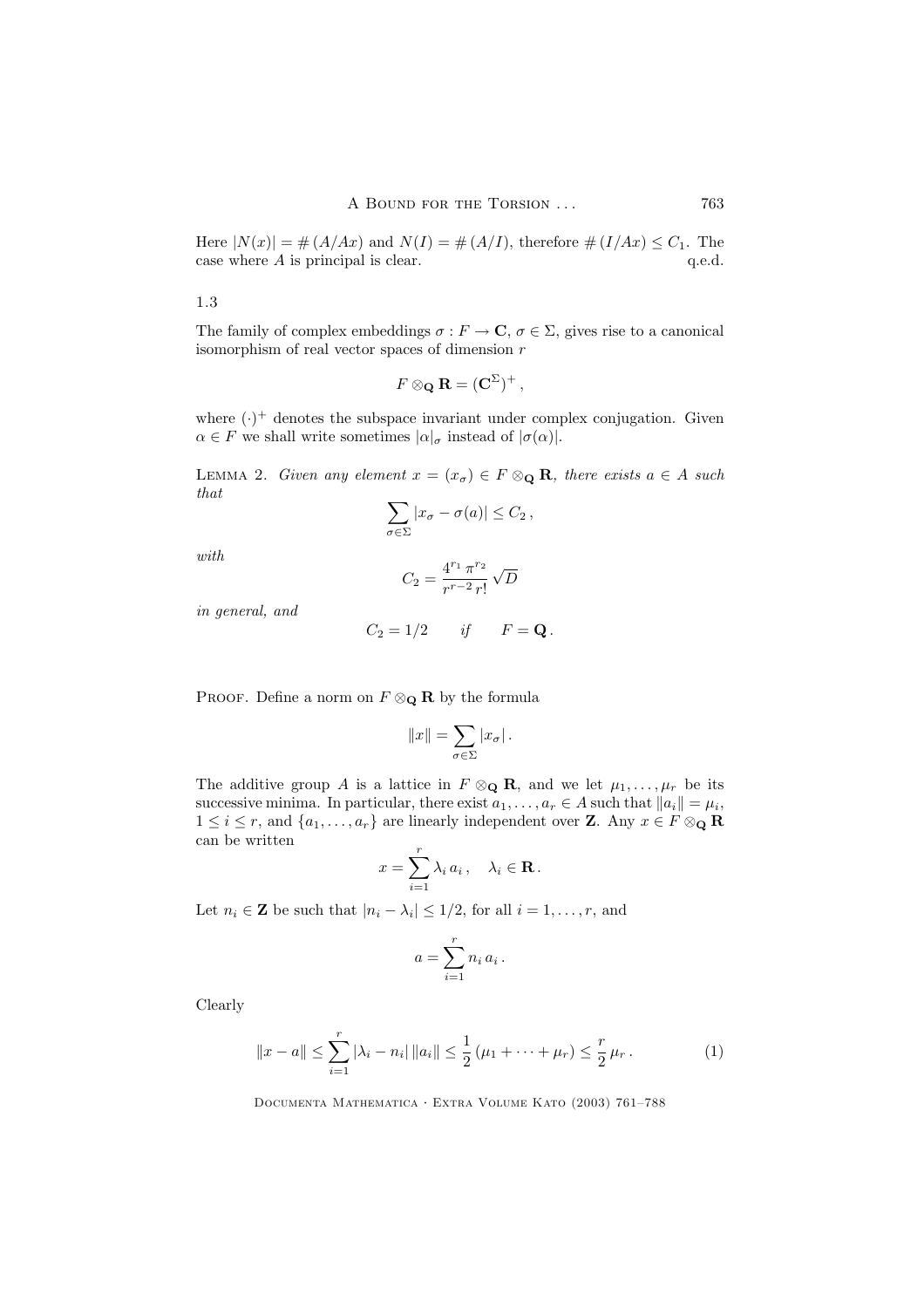On the other hand, we know from the product formula that, given any  $a \in$  $A - \{0\},\$ 

$$
\prod_{\sigma \in \Sigma} |\sigma(a)| \ge 1.
$$
 (2)

By the inequality between arithmetic and geometric means this implies

$$
||a|| = \sum_{\sigma \in \Sigma} |\sigma(a)| \ge r,
$$

hence

$$
\mu_i \ge r \qquad \text{for all} \quad i = 1, \dots, r \,. \tag{3}
$$

Minkowski's second theorem tells us that

$$
\mu_1 \dots \mu_r \le 2^r W 2^{-r_2} \sqrt{D} \tag{4}
$$

 $([7],$  Lemma 2, p. 115), where W is the euclidean volume of the unit ball for  $\|\cdot\|$  in  $F \otimes_{\mathbf{Q}} \mathbf{R}$ . (Note that the covolume of A is  $\sqrt{D}$ .) The volume W is the euclidean volume of those elements  $(x_i, z_j) \in \mathbb{R}^{r_1} \times \mathbb{C}^{r_2}$  such that

$$
\sum_{i=1}^{r_1} |x_i| + 2 \sum_{j=1}^{r_2} |z_j| \le 1.
$$

One finds ([7], Lemma 3, p. 117)

$$
W = 2^{r_1} 4^{-r_2} (2\pi)^{r_2} / r! . \tag{5}
$$

From (3) and (4) we get

$$
\mu_r \le 2^r W \sqrt{D} \, 2^{-r_2} \, r^{-(r-1)} \,. \tag{6}
$$

The lemma follows from  $(1)$ ,  $(5)$  and  $(6)$ . q.e.d.

#### 1.4

We also need a multiplicative analog of Lemma 2. Let  $R(F)$  be the regulator of F, as defined in [7] V,  $\S 1$ , p. 109. Let  $s = r_1 + r_2 - 1$ .

LEMMA 3. Let  $(\lambda_{\sigma})$ ,  $\sigma \in \Sigma$  be a family of positive real numbers such that  $\lambda_{\overline{\sigma}} = \lambda_{\sigma}$  when  $\overline{\sigma}$  is the complex conjugate of  $\sigma$ . There exists a unit  $u \in A^*$ such that  $\overline{1}$ 

$$
\sup_{\sigma \in \Sigma} (\lambda_{\sigma} |u|_{\sigma}) \leq C_3 \left( \prod_{\sigma \in \Sigma} \lambda_{\sigma} \right)^{1/r},
$$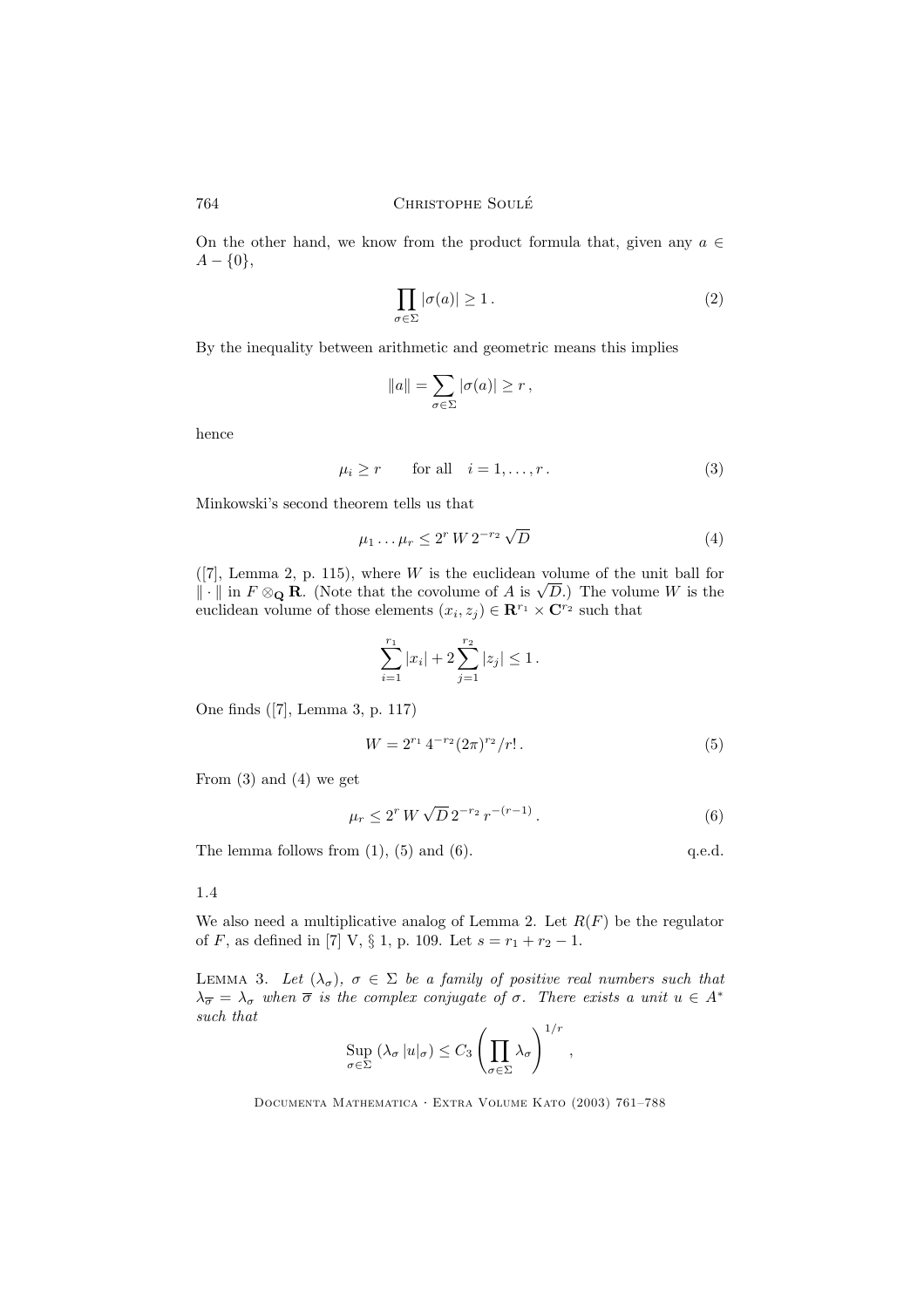with

$$
C_3 = \exp\left(s(4\,r\,(\log 3\,r)^3)^{s-1}\,2^{r_2-1}\,R(F)\right).
$$

PROOF. We follow an argument of H. Lenstra. Let  $H \subset \mathbb{R}^{r_1+r_2}$  be the sdimensional hyperplane consisting of vectors  $(x_1, \ldots, x_{r_1+r_2})$  such that  $x_1+x_2+$  $\cdots + x_{r_1+r_2} = 0$ . Choose a subset  $\{\sigma_1, \ldots, \sigma_{r_1+r_2}\} \subset \Sigma$  such that  $\sigma_1, \ldots, \sigma_{r_1}$ are the real embeddings of  $\Sigma$  and  $\sigma_i \neq \overline{\sigma}_j$  if  $i \neq j$ . Given  $\lambda = (\lambda_{\sigma})_{\sigma \in \Sigma}$  as in the lemma, we let

$$
\rho(\lambda) = (\log(\lambda_{\sigma_1}), \ldots, \log(\lambda_{\sigma_{r_1}}), 2\log(\lambda_{\sigma_{r_1+1}}), \ldots, 2\log(\lambda_{\sigma_{r_1+r_2}})).
$$

If  $u \in A^*$  is a unit, and  $\lambda = (|u|_{\sigma})$ , we have  $\rho(\lambda) \in H$ . We get this way a lattice

$$
L = \{ \rho(|u|_{\sigma}), \ u \in A^* \}
$$

in  $H$ .

Define a norm  $\|\cdot\|$  on H by the formula

$$
||(x_i)|| = \text{Sup} \left( \sup_{1 \leq i \leq r_1} |x_i|, \sup_{r_1 + 1 \leq i \leq r_1 + r_2} |x_i|/2 \right).
$$

It is enough to show that, for any vector  $x \in H$  there exists  $a \in L$  such that

$$
||x-a|| \leq \log(C_3).
$$

According to [14], Cor. 2, p. 84, we have (when  $r \ge 2$ )

 $||a|| \geq \varepsilon$ 

where

$$
\varepsilon = r^{-1} (\log(3 r))^{-3},
$$

for any  $a \in L - \{0\}$ . Therefore, using Minkowski's second theorem as in the proof of Lemma 2 we get that, for any  $x \in H$  there exists  $a \in L$  with

$$
||x-a|| \le s 2^{s-1} \varepsilon^{1-s} W \operatorname{vol} (H/L),
$$

where W is the euclidean volume of the unit ball for  $\|\cdot\|$ , where we identify H with  $\mathbb{R}^s$  by projecting on the first s coordinates. Clearly  $W \leq 2^{s+r_2-1}$  when, by definition (loc.cit.), vol  $(H/L)$  is equal to  $R(F)$ . The lemma follows.

1.5

We now give an upper bound for the constant  $C_3$  of Lemma 3.

Lemma 4. The following inequality holds

$$
R\leq 11\,r^2\,\sqrt{D}\log(D)^{r-1}\,.
$$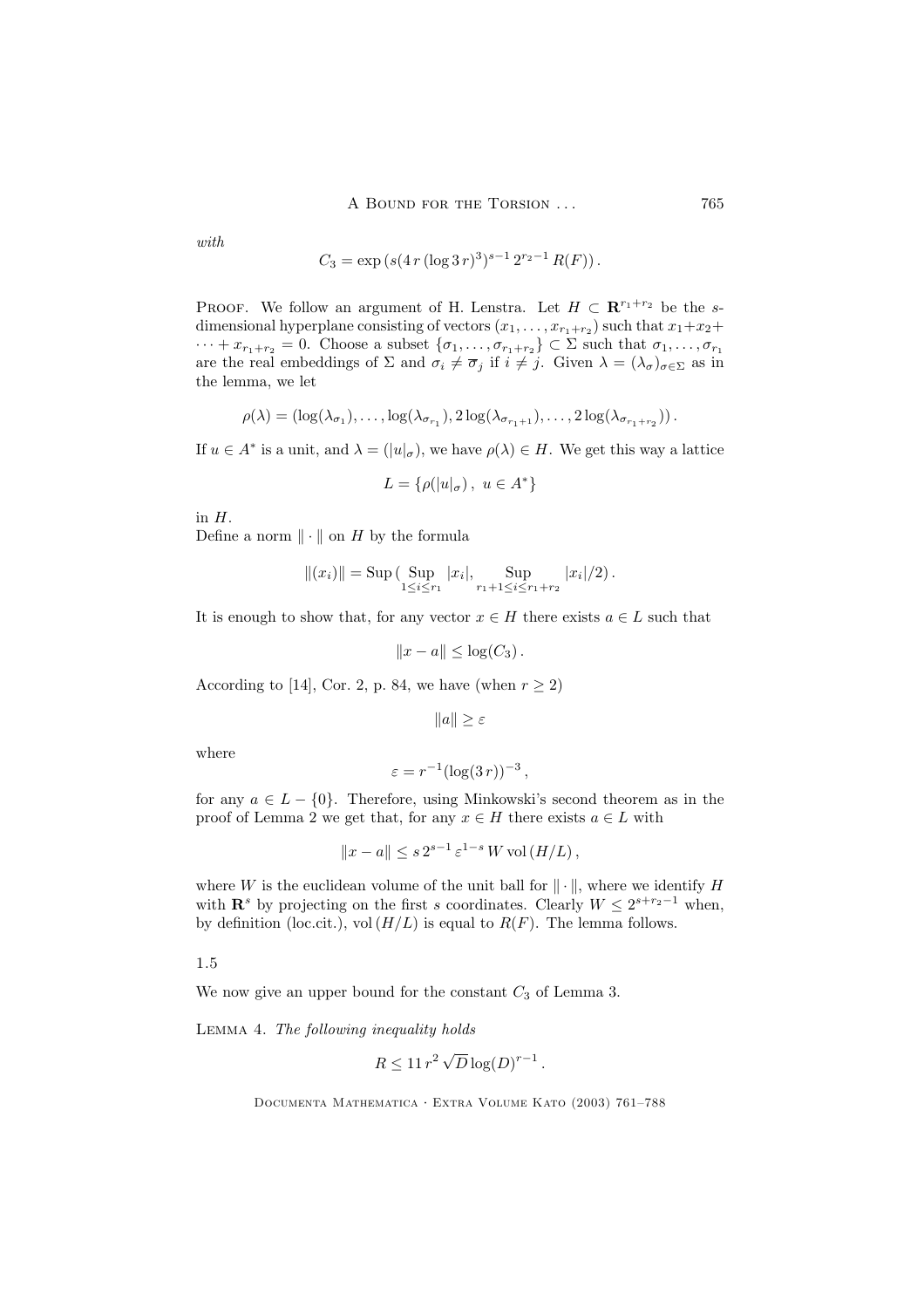PROOF. Let  $\kappa$  be the residue at  $s = 1$  of the zeta function of F. According to [11], Cor. 3, p. 333, we have

$$
\kappa \le 2^{r+1} D^a a^{1-r}
$$

whenever  $0 < a \leq 1$ . Taking  $a = \log(D)^{-1}$  we get

$$
\kappa \le e 2^{r+1} \log(D)^{r-1} \,. \tag{7}
$$

On the other hand

$$
\kappa = 2^{r_1} (2\pi)^{r_2} \frac{h(F) R(F)}{w(F) \sqrt{D}},
$$
\n(8)

where  $h(F)$  is the class number of F and  $w(F)$  the number of roots of unity in F ([7], Prop. 13, p. 300). Since  $h(F) \ge 1$  we get

$$
R(F) \le w(F) 2^{-(r_1+r_2)} \pi^{-r_2} e 2^{r+1} \sqrt{D} \log(D)^{r-1}.
$$

Since the degree over **Q** of  $\mathbf{Q}(\sqrt[n]{1})$  is  $\varphi(n)$ , where  $\varphi$  is the Euler function, we must have

$$
\varphi(w(F))\leq r.
$$

When  $n = p^t$  is an odd prime power we have

$$
\varphi(p^t) = (p-1) p^{t-1} \ge p^{t/2}.
$$

Therefore

$$
w(F) \leq 2 r^2.
$$

Since

$$
2^{-(r_1+r_2)} \pi^{-r_2} 2^r = \left(\frac{2}{\pi}\right)^{r_2} \le 1
$$

and  $4e \leq 11$ , the lemma follows.

#### 2 Hermitian lattices

# 2.1

An hermitian lattice  $\overline{M} = (M, h)$  is a torsion free A-module M of finite rank, equipped with an hermitian scalar product h on  $M \otimes_{\mathbf{Z}} \mathbf{C}$  which is invariant under complex conjugation. In other words, if we let  $M_{\sigma} = M \otimes_A \mathbb{C}$  be the complex vector space obtained from M by extension of scalars via  $\sigma \in \Sigma$ , h is given by a collection of hermitian scalar products  $h_{\sigma}$  on  $M_{\sigma}$ ,  $\sigma \in \Sigma$ , such that  $h_{\overline{\sigma}}(x, y) = h_{\sigma}(x, y)$  whenever x and y are in M. We shall also write

$$
h_{\sigma}(x) = h_{\sigma}(x, x)
$$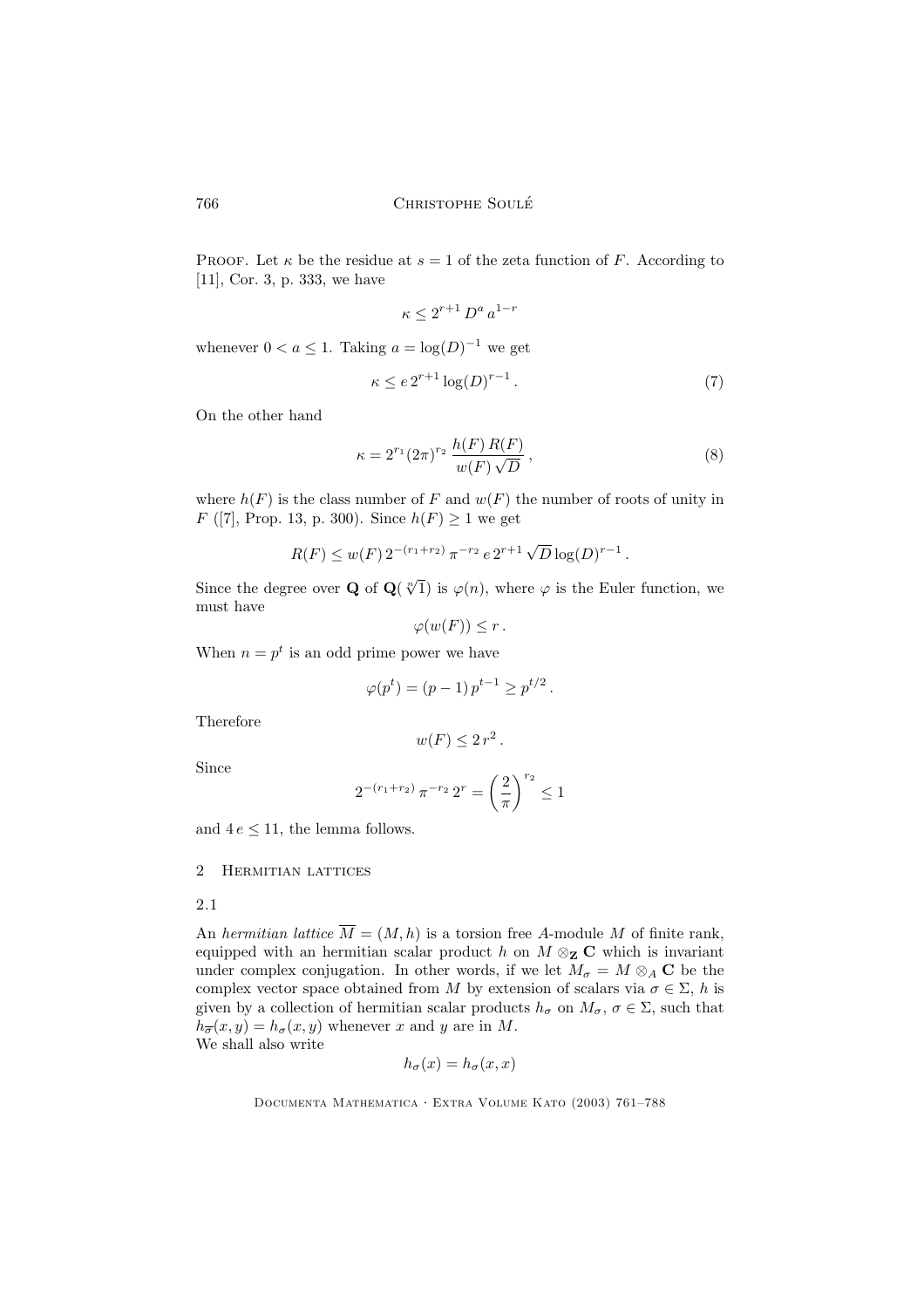and

$$
||x||_{\sigma} = \sqrt{h_{\sigma}(x)}.
$$

LEMMA 5. Let  $\overline{M}$  be an hermitian lattice of rank N. Assume that M contains N vectors  $e_1, \ldots, e_N$  which are F-linearly independent in  $M \otimes_A F$  and such that

$$
\|e_i\|\leq 1
$$

for all  $i = 1, \ldots, N$ . Then there exist a direct sum decomposition

$$
M=L_1\oplus\cdots\oplus L_N
$$

where each  $L_i$  has rank one and contains a vector  $f_i$  such that

$$
\# \left( L_i / A \, f_i \right) \leq C_1
$$

and

$$
||f_i|| \leq (i-1) C_1 C_2 + C_1^{1/r} C_3.
$$

Here  $C_1, C_2, C_3$  are the constants defined in Lemmas 1, 2, 3 respectively.

PROOF. We proceed by induction on N. When  $N = 1$ , Lemma 1 tells us that  $L_1 = M$  contains  $x_1$  such that

$$
\#(L_1/Ax_1)\leq C_1.
$$

Let us write

$$
x_1=\alpha\,e_1
$$

with  $\alpha \in F^*$ . Using Lemma 3, we can choose  $u \in A^*$  such that

$$
\sup_{\sigma \in \Sigma} |u \alpha|_{\sigma} \leq C_3 \left( \prod_{\sigma} |\alpha|_{\sigma} \right)^{1/r} = C_3 N(\alpha)^{1/r} \leq C_3 C_1^{1/r}.
$$

The lemma follows with  $f_1 = u x_1$ .

Assume now that  $N \geq 2$ , and let  $L_1 = M \cap F e_1$  in  $M \otimes_A F$ . As above, we choose  $f_1 = a_{11} e_1$  in  $L_1$  with  $[L_1 : A f_1] \leq C_1$  and

$$
\sup_{\sigma \in \Sigma} |a_{11}|_{\sigma} \leq C_3 C_1^{1/r} .
$$

The quotient  $M' = L/L_1$  is torsion free of rank  $N - 1$ . We equip M' with the quotient metric induced by h, we let  $p : M \to M'$  be the projection, and  $e'_{i} = p(e_{i}), i = 2, \ldots, N.$  Clearly

$$
\|e_i'\|\leq 1
$$

for all  $i = 2, \ldots, N$ .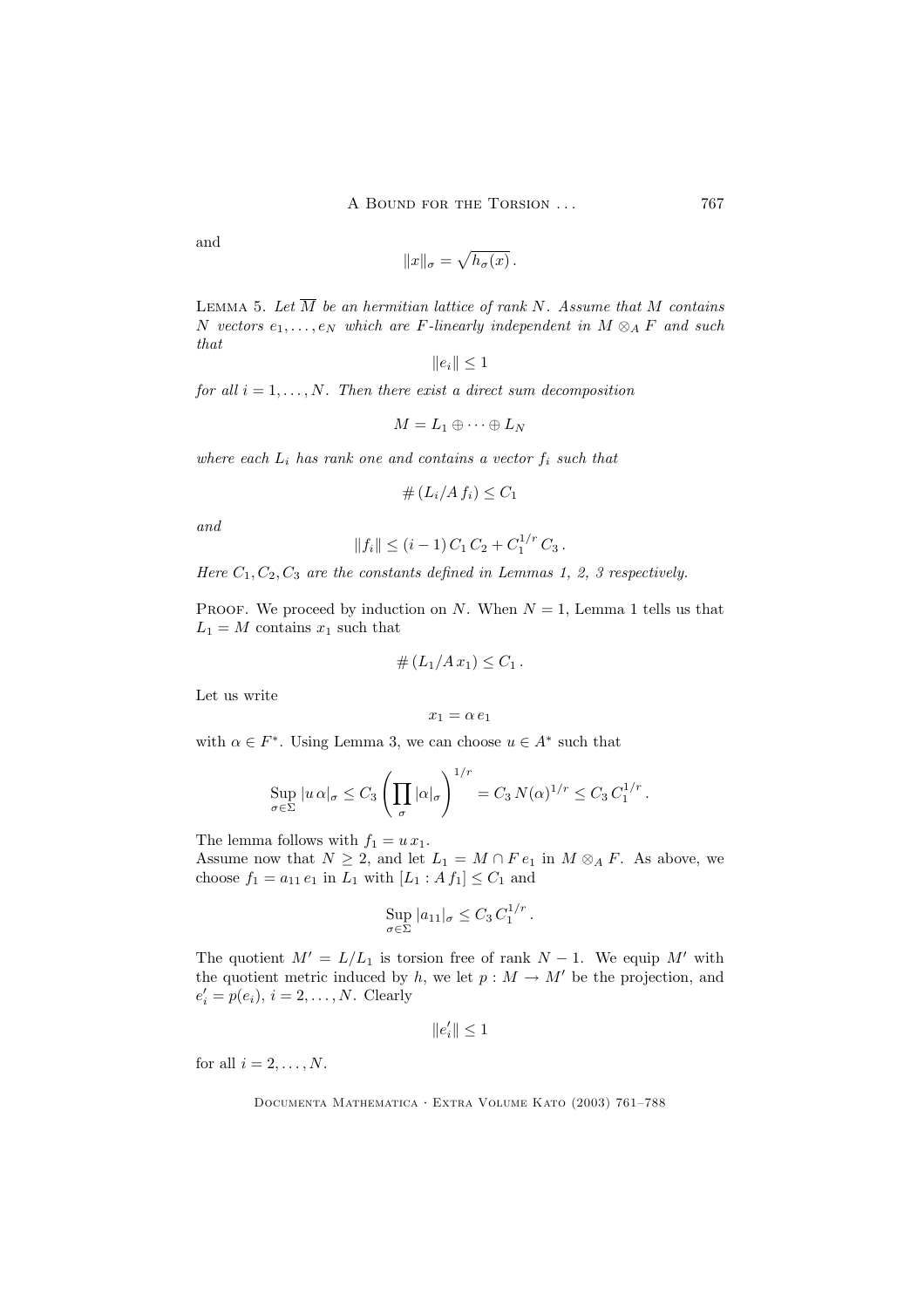We assume by induction that  $M'$  can be written

$$
M'=L'_2\oplus\cdots\oplus L'_N
$$

and that  $L_i'$  contains a vector  $f_i'$  such that

$$
n_i = \# \left( L_i'/A \, f_i' \right) \le C_1
$$

with

$$
f_i' = \sum_{2 \le j \le i} a_{ij} e_j',\tag{9}
$$

 $a_{ij} \in F$ , and, for all  $\sigma \in \Sigma$ ,

$$
|a_{ij}|_{\sigma} \leq C_1 C_2 \quad \text{if } 2 \leq j < i \leq N \,,
$$

and

$$
|a_{ii}|_{\sigma} \leq C_1^{1/r} C_3, \ 2 \leq i \leq N.
$$

Let  $s : M' \to M$  be any section of the projection p. From (9) it follows that there exists  $\mu_i \in F$  such that

$$
s(f_i') - \sum_{2 \le j < i} a_{ij} \, e_j = \mu_i \, e_1 \, .
$$

Applying Lemma 2, we can choose  $b_i \in A$  such that

$$
\sum_{\sigma \in \Sigma} \left| \frac{\mu_i}{n_i} - b_i \right|_{\sigma} \leq C_2 \,.
$$

Define  $t : M' \to M$  by the formulae

$$
t(x) = s(x) - a(x) b_i e_1
$$

whenever  $x \in L'_i$ , hence

$$
n_i x = a(x) f'_i,
$$

for some  $a(x) \in A$ ,  $2 \leq i \leq N$ . If we take  $f_i = t(f'_i)$ , we get

$$
f_i = s(f'_i) - n_i b_i e_1 = \sum_{2 \le j < i} a_{ij} e_j + (\mu_i - n_i b_i) e_1
$$

and, for all  $\sigma \in \Sigma$ ,

$$
|\mu_i - n_i b_i|_{\sigma} \leq n_i C_2 \leq C_1 C_2.
$$

We define  $a_{i1} = \mu_i - n_i b_i$  and  $L_i = t(L'_i)$ . Then

$$
M=L_1\oplus\cdots\oplus L_N
$$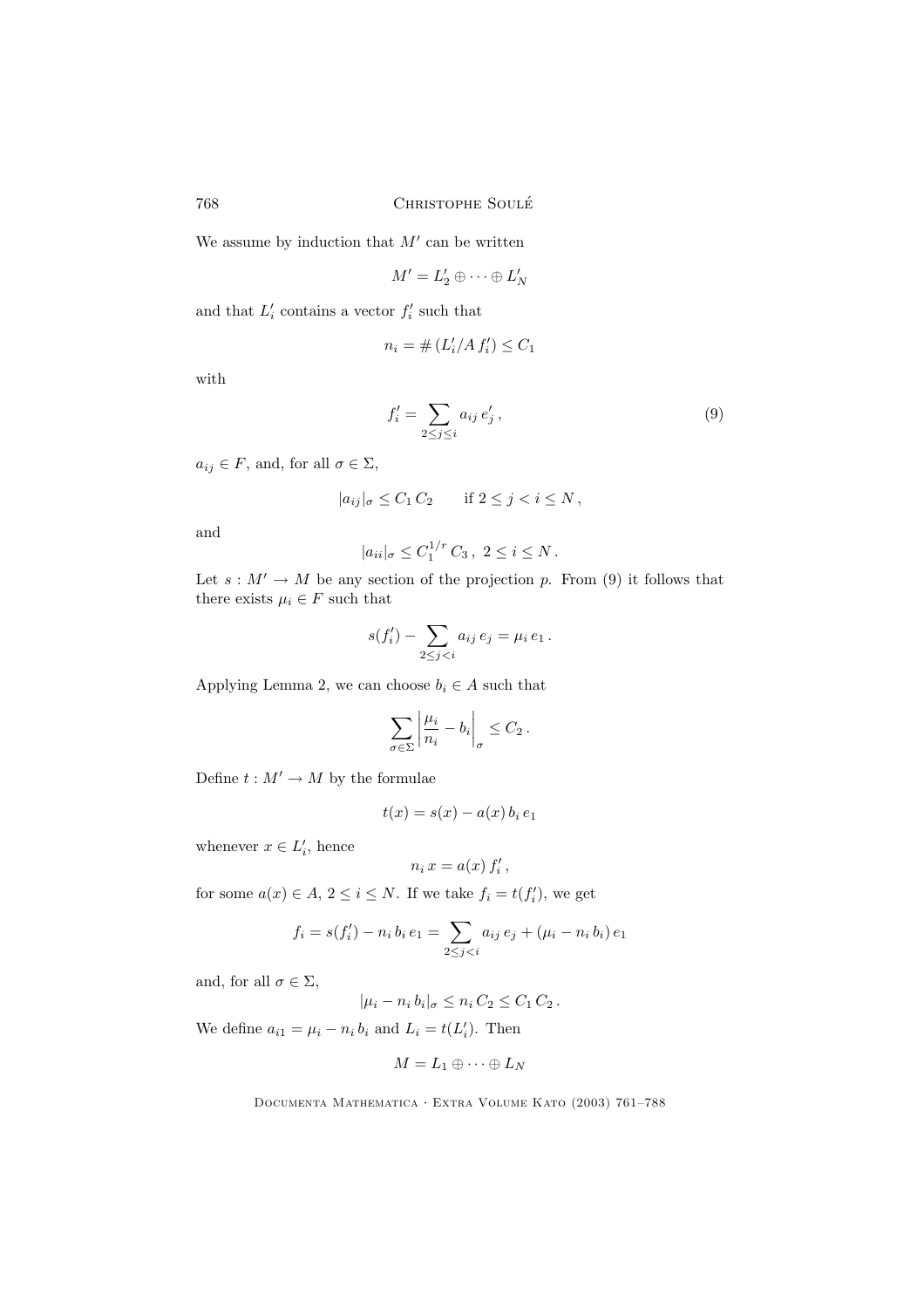satisfies our induction hypothesis:

$$
# (L_i/A f_i) \le C_1
$$
  
\n
$$
f_i = \sum_{1 \le j \le i} a_{ij} e_j,
$$
  
\n
$$
|a_{ij}|_{\sigma} \le C_1 C_2 \quad \text{when } j < i,
$$

and

$$
|a_{ii}|_{\sigma} \leq C_1^{1/r} C_3, \quad \text{for all } \sigma \in \Sigma, i = 1, \dots, N.
$$

Since

$$
||e_i|| \le 1 \qquad \text{for all } i = 1, \dots, N\,,
$$

this implies

$$
||f_i|| \le (i-1) C_1 C_2 + C_1^{1/r} C_3.
$$

q.e.d.

2.2

LEMMA 6. Let  $I \subset A$  be a nontrivial ideal. There exists a set of representatives  $\mathcal{R} \subset A$  of A modulo I such that, for any x in  $\mathcal{R}$ ,

$$
\sum_{\sigma \in \Sigma} |x|_{\sigma} \le C_2 \left( \frac{r+3}{4} \right) N(I) \,,
$$

where  $N(I) = # (A/I)$  and  $C_2$  is the constant in Lemma 2.

PROOF. According to the proof of Lemma 2, the Z-module A contains a basis of r elements  $e_1, \ldots, e_r$  such that

$$
\sum_{\sigma} |e_i|_{\sigma} \leq \mu_r \leq \frac{2}{r} C_2.
$$

Therefore, by Lemma 5 applied to the field  $\mathbf{Q}$ , in which case  $C_1 = C_3 = 1$  and  $C_2 = 1/2$ , there exists a basis  $(f_i)$  of A over **Z** such that,

$$
\sum_{\sigma \in \Sigma} |f_i|_{\sigma} \leq \frac{2}{r} C_2 \left( \frac{i-1}{2} + 1 \right).
$$

Since the integer  $n = N(I)$  belongs to I, the map  $A/I \rightarrow A/nA$  is injective and we can choose  $R$  among those

$$
x = \sum_{i=1}^{r} x_i f_i
$$

such that  $x_i \in \mathbf{Z}$  and  $|x_i| \leq n/2$ . In that case, if  $x \in \mathcal{R}$ , we have

$$
\sum_{\sigma \in \Sigma} |x|_{\sigma} \leq \frac{n}{2} \sum_{\sigma, i} |f_i|_{\sigma} \leq n C_2 \frac{r+3}{4}.
$$

q.e.d.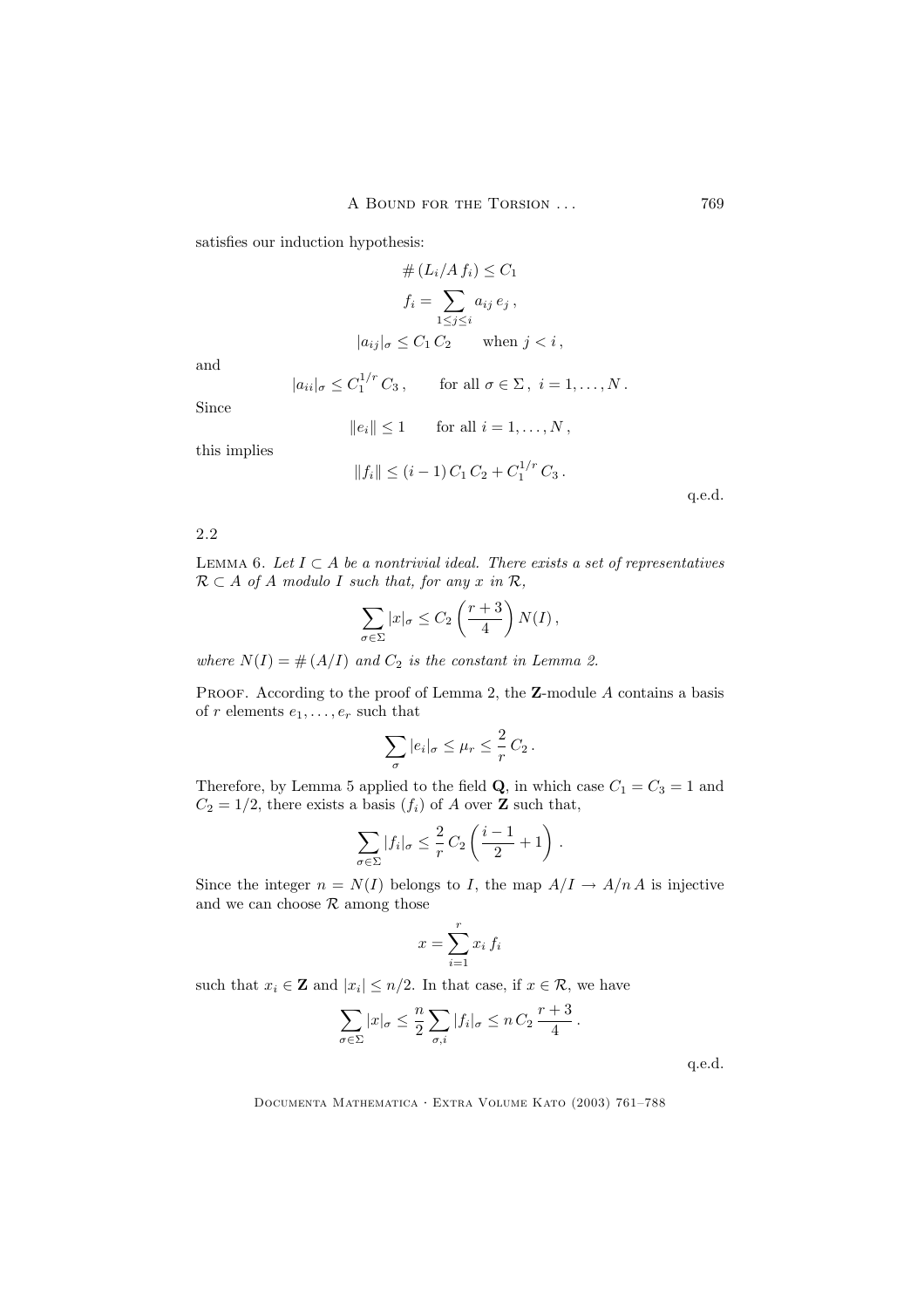2.3

LEMMA 7. Let  $\overline{M}$  be an hermitian lattice and assume that  $M = L_1 \oplus L_2$  is the direct sum of two lattices of rank one. Let  $f_i \in L_i$  be a non zero vector, and  $n_i = # (L_i/A f_i), i = 1, 2$ . Then there exists a vector  $e_1 \in M$ , and an isomorphism

$$
\psi: A\,e_1 \oplus L \to M
$$

such that  $L$  contains a vector  $e_2$  with

$$
\# (L/A e_2) \le n_1 n_2,
$$
  

$$
||e_1|| \le n_2 C_2 ||f_1|| + \left(1 + C_2^2 \frac{r+3}{4} n_1^r\right) ||f_2||,
$$
  

$$
||\psi(e_2)|| \le n_2 ||f_1|| + C_2 \frac{r+3}{4} n_1^r ||f_2||.
$$

and

PROOF. The algebraic content of this lemma is 
$$
[9]
$$
, Lemma 1.7, p. 12. To control the norms in this proof we first define an isomorphism

$$
u_i: L_i \to I_i
$$

where  $I_i$  is an ideal of A. If  $x \in L_i$ ,  $u_i(x) \in A$  is the unique element such that

$$
n_i x = u_i(x) f_i, \qquad i = 1, 2.
$$

In particular  $n_i = u_i(f_i)$ .

Next, we choose an ideal  $J_1$  in the class of  $I_1$  which is prime to  $I_2$ . According to [9], proof of Lemma 1.8, we can choose

$$
J_1 = \frac{x_0}{a_0} I_1 \,,
$$

where  $a_0$  is any element of  $I_1 - \{0\}$  and  $x_0$  belongs to a set of representatives of A modulo  $I_1 J$ , where  $I_1 J = a_0 A$ .

According to Lemma 6 we can assume that

$$
\sum_{\sigma \in \Sigma} |x_0|_{\sigma} \leq C_2 \left( \frac{r+3}{4} \right) N(I_1 J) = C_2 \left( \frac{r+3}{4} \right) N(a_0).
$$

The composite isomorphism

$$
v_1: L_1 \to J_1 \to I_1
$$

maps  $f_1$  to  $n_1 x_0/a_0$ . We choose  $a_0 = n_1$ , hence  $v_1(f_1) = x_0$  and

$$
\sum_{\sigma \in \Sigma} |x_0|_{\sigma} \leq C_2 \left( \frac{r+3}{4} \right) n_1^r.
$$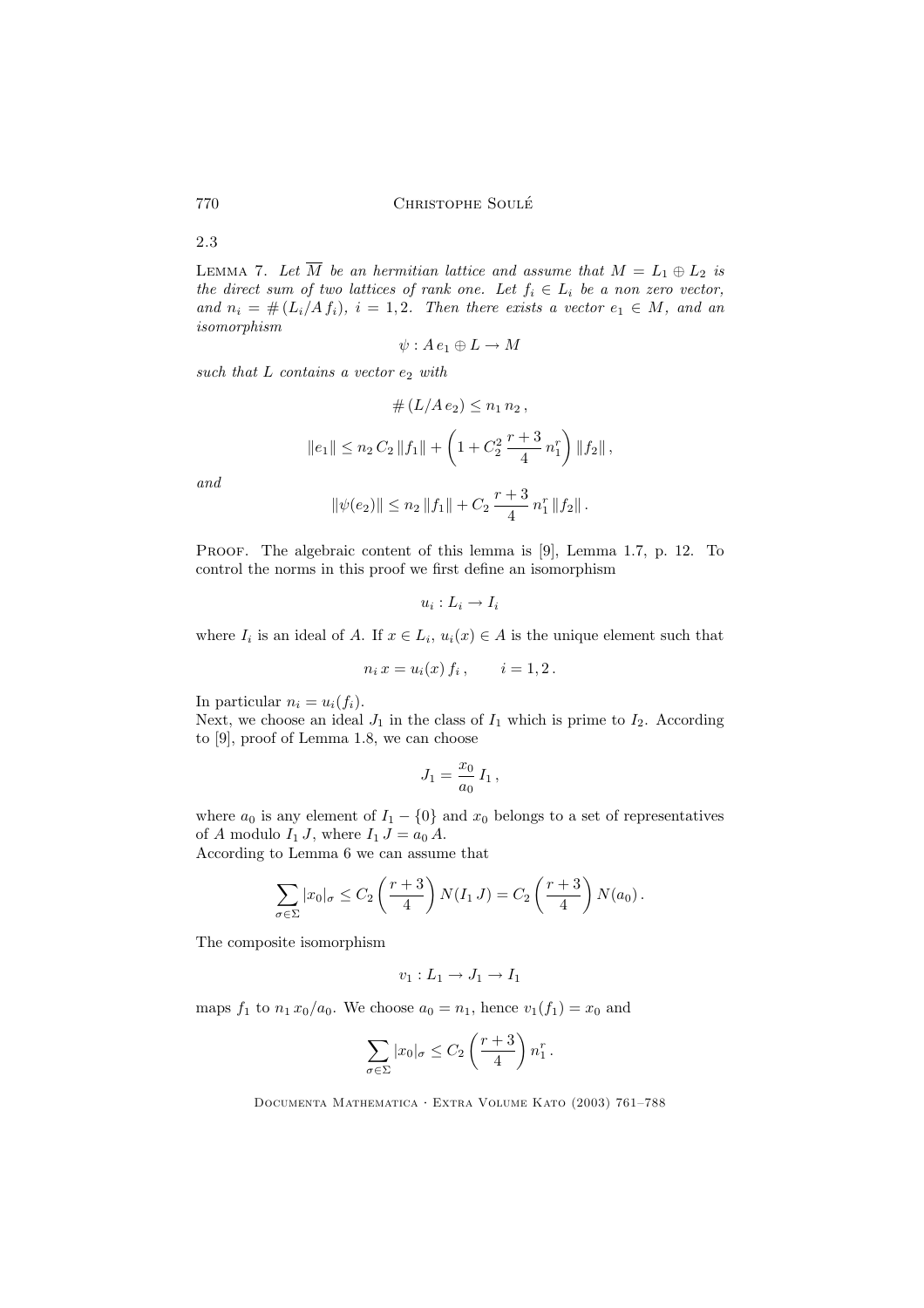The direct sum of the inverses of  $v_1$  and  $u_2$  is an isomorphism

$$
\varphi: J_1\oplus I_2 \stackrel{\sim}{\longrightarrow} L_1\oplus L_2 = M.
$$

Since  $J_1$  and  $I_2$  are prime to each other we have an exact sequence (as in [9] loc.cit.)

$$
0 \longrightarrow J_1 I_2 \longrightarrow J_1 \oplus I_2 \stackrel{p}{\longrightarrow} A \longrightarrow 0
$$

where  $p$  is the sum in  $A$ . Let

$$
s:A\longrightarrow J_1\oplus I_2
$$

be any section of p and let  $\alpha \in J_1$  be such that

$$
s(1)=(\alpha,1-\alpha)\,.
$$

Let  $\alpha = \lambda n_2 x_0$  with  $\lambda \in F$ . Applying Lemma 2, we choose  $a \in A$  such that

$$
\sum_{\sigma \in \Sigma} |\lambda - a|_{\sigma} \leq C_2.
$$

Since  $n_2 x_0$  lies in  $J_1 I_2$  the element

$$
\beta = \alpha - a n_2 x_0 = (\lambda - a) n_2 x_0
$$

lies in  $J_1$ , and  $1 - \beta$  lies in  $I_2$ . Since

$$
\beta = v_1((\lambda - a) n_2 f_1)
$$

and

$$
1 - \beta = u_2 \left( \frac{1}{n_2} - (\lambda - a) x_0 f_2 \right)
$$

we get

$$
\|\varphi(\beta, 1 - \beta)\| \leq \|(\lambda - a) n_2 f_1\| + \left\| \left( \frac{1}{n_2} - (\lambda - a) x_0 \right) f_2 \right\|
$$
  

$$
\leq n_2 C_2 \|f_1\| + \left( 1 + C_2^2 \left( \frac{r+3}{4} \right) n_1^r \right) \|f_2\|.
$$

We let  $e_1 = \varphi(\beta, 1 - \beta)$ . On the other hand we define

$$
L = J_1 I_2 (\simeq L_1 \otimes L_2)
$$

and map  $L$  to  $M$  by the composite map

$$
L \xrightarrow{i} J_1 \oplus I_2 \xrightarrow{\varphi} M
$$

where  $i(x) = (x, -x)$ . We choose

$$
e_2 = n_2 \, x_0 \in L
$$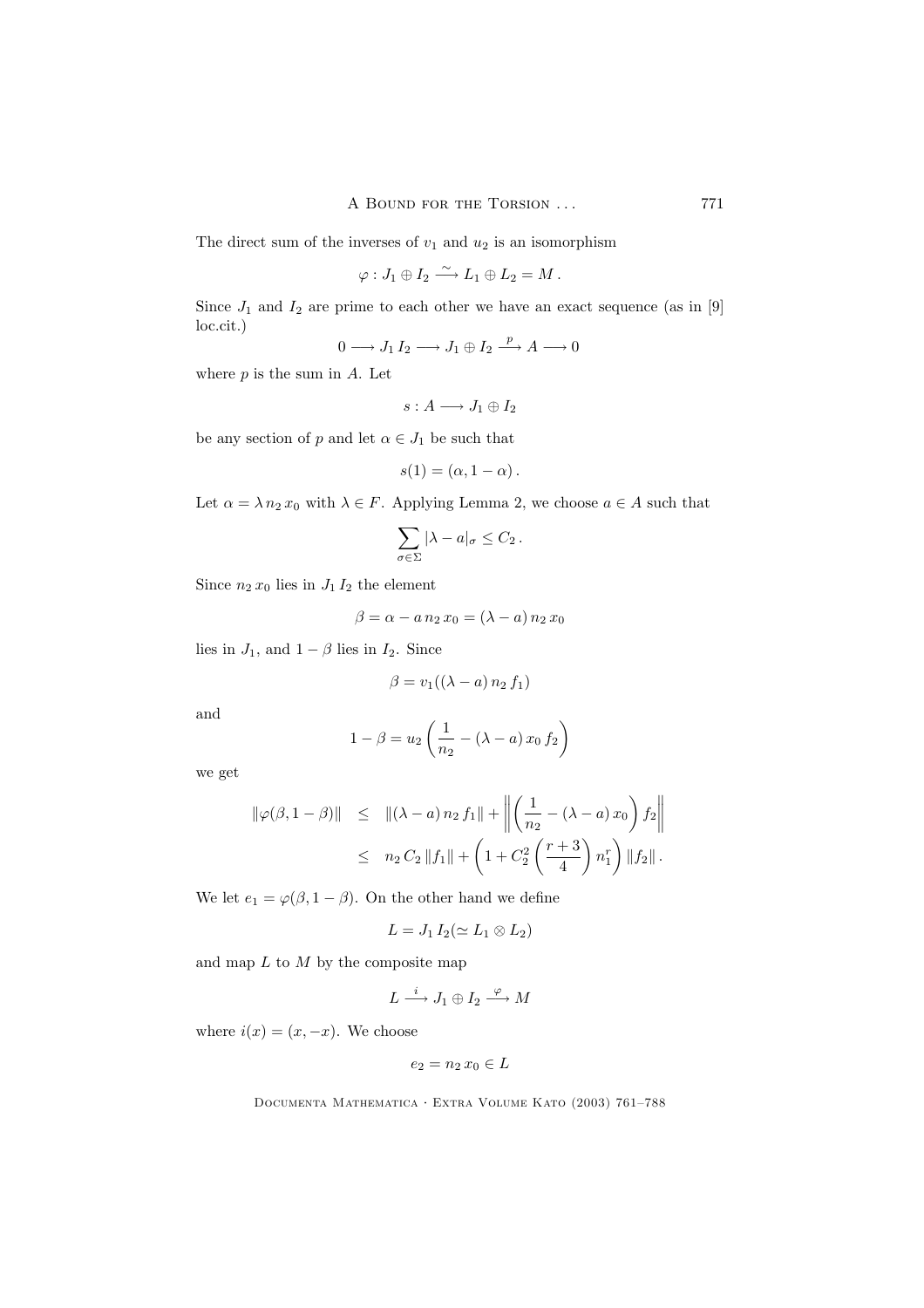so that  $\varphi \circ i(e_2) = (n_2 v_1(f_1), x_0 u_2(f_2))$  has norm

$$
\|\varphi \circ i\left(e_2\right)\| \leq n_2 \|f_1\| + C_2 \left(\frac{r+3}{4}\right) n_1^r \|f_2\|.
$$

Furthermore we have isomorphisms

$$
L \oplus A \xrightarrow{(i,s)} J_1 \oplus I_2 \xrightarrow{\varphi} M
$$

and

$$
# (L/A e_2) = # (J_1 I_2/A e_2) \le # (J_1/A x_0) \times # (I_2/A n_2) = n_1 n_2.
$$

q.e.d.

# 2.4

PROPOSITION 1. Let  $\overline{M}$  be a rank N hermitian free A-module such that its unit ball contains a basis of  $M \otimes_A F$ . Then M has a basis  $(e_1, \ldots, e_N)$  such that

$$
||e_i|| \leq B_i
$$

with  $B_i = (i-1) C_2 + C_3$ ,  $i = 1, ..., N$ , when A is principal and

$$
B_i = (1 + C_1 C_2)(N C_2 + C_3) \left(1 + C_2 \frac{r+3}{4}\right)^{\log_2(N)+2} C_1^{2(r+1)N/i}
$$

in general. Here  $\log_2(N)$  is the logarithm of N in base 2.

PROOF. When A is principal,  $C_1 = 1$  and Proposition 1 follows from Lemma 5.

In general Lemma 5 tells us that

$$
M=L_1\oplus\cdots\oplus L_N
$$

and  $L_i$  contains a vector  $f_i$  with  $\# (L_i/A f_i) \leq C_1$  and

$$
||f_i|| \leq C_1((i-1)C_2 + C_3) \leq C_1 (NC_2 + C_3).
$$

Let  $k > 1$  be an integer and  $\lambda > 0$  be a real number. We shall prove by induction  $N$  that, if  $M$  has a decomposition as above with

$$
\# \left( L_i / A \, f_i \right) \leq k
$$

and

$$
||f_i|| \leq k \lambda
$$

then M has a basis  $(e_1, \ldots, e_N)$  such that

$$
\|e_i\| \le \lambda \left(\frac{1}{k} + C_2\right) \left(1 + C_2 \frac{r+3}{4}\right)^t k^{(r+1)(1+2+\dots+2^t)},\tag{10}
$$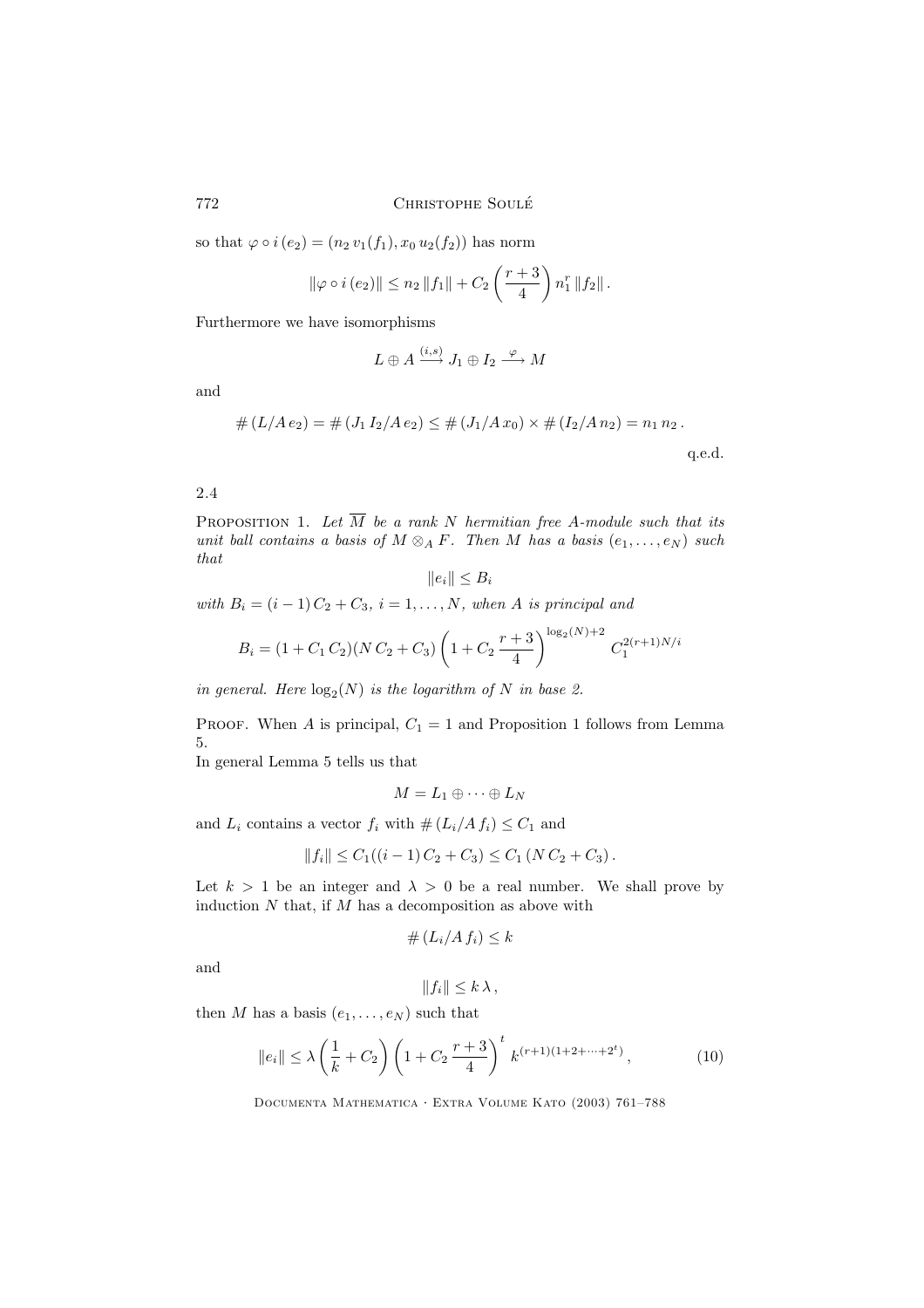for all  $i = 1, ..., N$ , where  $t \ge 1$  is such that

$$
\frac{N}{2^t} < i \le \frac{N}{2^{t-1}}.
$$

The case  $N \leq 2$  follows from Lemma 7. If  $N > 2$ , let N' be the integral part of  $N/2$ . Applying Lemma 7 to every direct sum  $L_i \oplus L_{N-i}$ ,  $N/2 < i \le N$ , we get

$$
M = M' \oplus \left(\bigoplus_{i=N'+1}^{N} A \, e_i\right)
$$

with

$$
\|e_i\| \le k\lambda \left(1 + C_2 k + C_2^2 \frac{r+3}{4} k^r\right)
$$
  

$$
\le \lambda \left(\frac{1}{k} + C_2\right) \left(1 + C_2 \frac{r+3}{4}\right) k^{r+1}
$$

and M' is free,  $M' = \bigoplus^{N'}$  $\bigoplus_{i=0}^{n} L'_{i}$ , and each  $L'_{i}$  contains a vector  $f'_{i}$  such that

$$
[L'_i : A f'_i] \leq k^2
$$

and

$$
||f'_i|| \le \lambda \left(1 + C_2 \frac{r+3}{4}\right) k^{r+1}.
$$

By the induction hypothesis,  $M'$  has a basis  $(e_i)$ ,  $1 \le i \le N'$ , such that

$$
||e_i|| \le \left(1 + C_2 \frac{r+3}{4}\right) k^r + 1 \left(\frac{1}{k^2} + C_2\right) \left(1 + C_2 \frac{r+3}{4}\right)^t (k^2)^{(r+1)(1+\dots+2^t)}
$$
  
whenever  

$$
N' \le \epsilon N'
$$

$$
f_{\rm{max}}
$$

If

$$
\frac{1}{2^t} < i \le
$$

$$
\frac{N}{2^{t+1}} < i \le \frac{N}{2^t},
$$

 $\frac{1}{2^{t-1}}$ .

this inequality implies

$$
||e_i|| \le \lambda \left(\frac{1}{k} + C_2\right) \left(1 + C_2 \frac{r+3}{4}\right)^{t+1} k^{(r+1)(1+\cdots+2^{t+1})}
$$

Therefore M satisfies the induction hypothesis (10). Since

$$
1 + 2 + \dots + 2^{t} = 2^{t+1} - 1 \le \frac{2N}{i}
$$

and  $t \leq \log_2(N) + 1$ , Proposition 1 follows by taking  $k = C_1$  and

$$
\lambda = C_1(N C_2 + C_3)
$$

in  $(10)$ . q.e.d.

Documenta Mathematica · Extra Volume Kato (2003) 761–788

.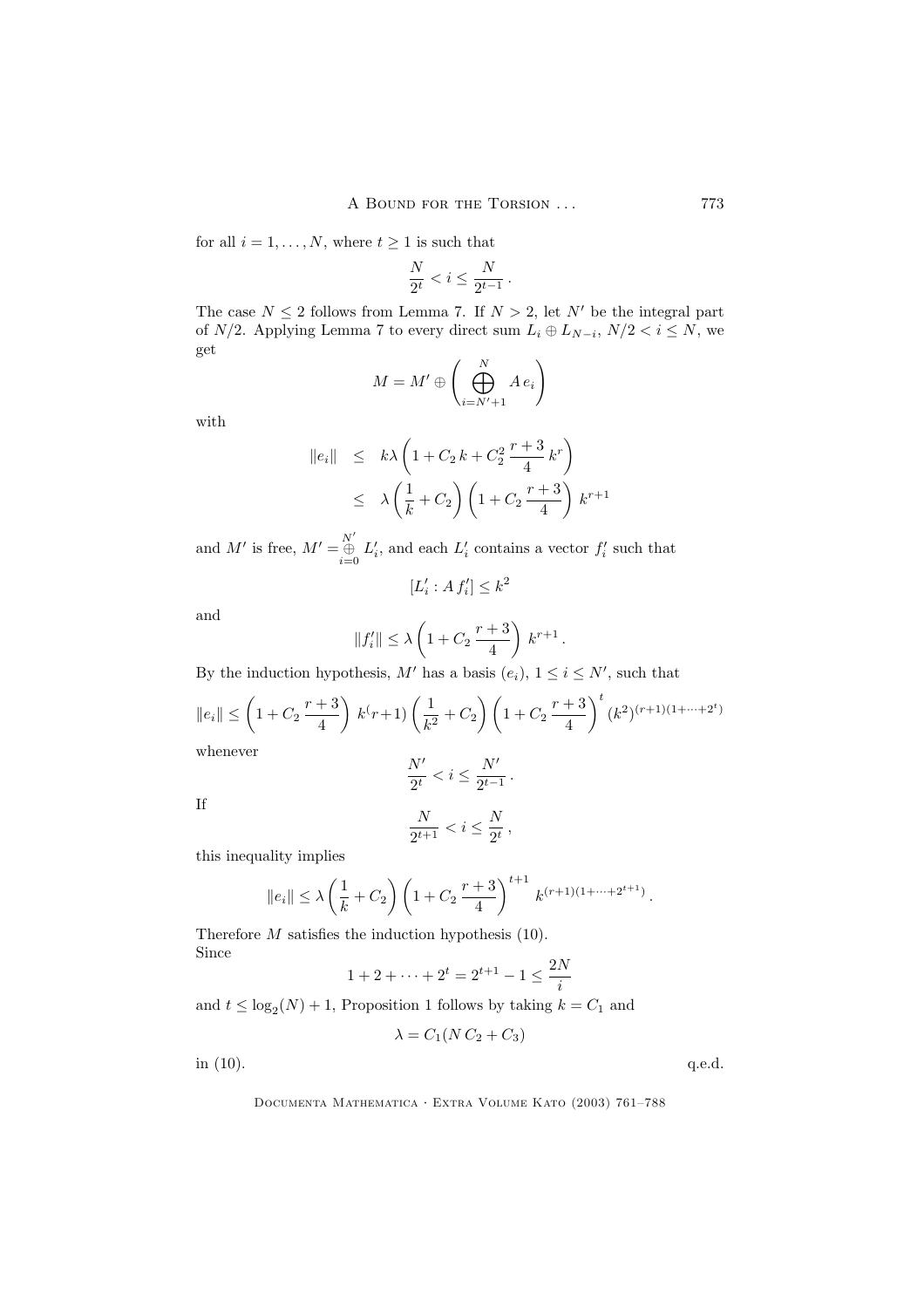2.5

Let  $\overline{M}$  be a rank N hermitian free A-module. We let

$$
m(h) = \text{Inf}\{h(x), \ x \in M - \{0\}\}\
$$

be the minimum value of h on  $M - \{0\}$  and

$$
M(h) = \{x \in M/h(x) = m(h)\}
$$

be the (finite) set of minimal vectors of M. Let  $\omega_N$  be the standard volume of the unit ball in  $\mathbf{R}^{N}$ .

PROPOSITION 2. Let  $\overline{M} = (M, h)$  be as above. Assume that  $m(h) = 1$  and that  $M(h)$  spans the F-vector space  $M \otimes_A F$ . Then M has a basis  $f_1, \ldots, f_N$  such that any  $x \in M(h)$  is of the form

$$
x = \sum_{i=1}^{N} y_i f_i
$$

with

$$
\sum_{\sigma \in \Sigma} |y_i|_{\sigma}^2 \le T_i,
$$
  

$$
T_i = r^{rN} C_3^{2rN+2} \gamma^N \prod_{j \ne i} B_j^2,
$$

and

$$
\gamma = 4^{r_1+r_2}\,\omega_N^{-2r_1/N}\,\omega_{2N}^{-2r_2/N}\,D\,.
$$

PROOF. From Proposition 1 we know that M has a basis  $(e_1, \ldots, e_N)$  with  $||e_i|| \leq B_i$ . Let  $x \in M(h)$  be a minimal vector and  $(x_i)$  its coordinates in the basis  $(e_i)$ .

Fix  $i \in \{1, ..., N\}$  and  $\sigma \in \Sigma$ . Consider the square matrix

$$
H_i = (h_\sigma(v_k, v_\ell)),
$$

where  $v_k = e_k$  if  $k \neq i$  and  $v_i = x$ . Furthermore, let

$$
H_{\sigma} = (h_{\sigma}(e_k, e_{\ell}))
$$
.

Since

$$
|x_i|^2_{\sigma} = \det(H_i) \, \det(H_{\sigma})^{-1}
$$

the Hadamard inequality implies

$$
|x_i|_{\sigma}^2 \le h_{\sigma}(x) \prod_{j \ne i} h_{\sigma}(e_j) \det(H_{\sigma})^{-1}.
$$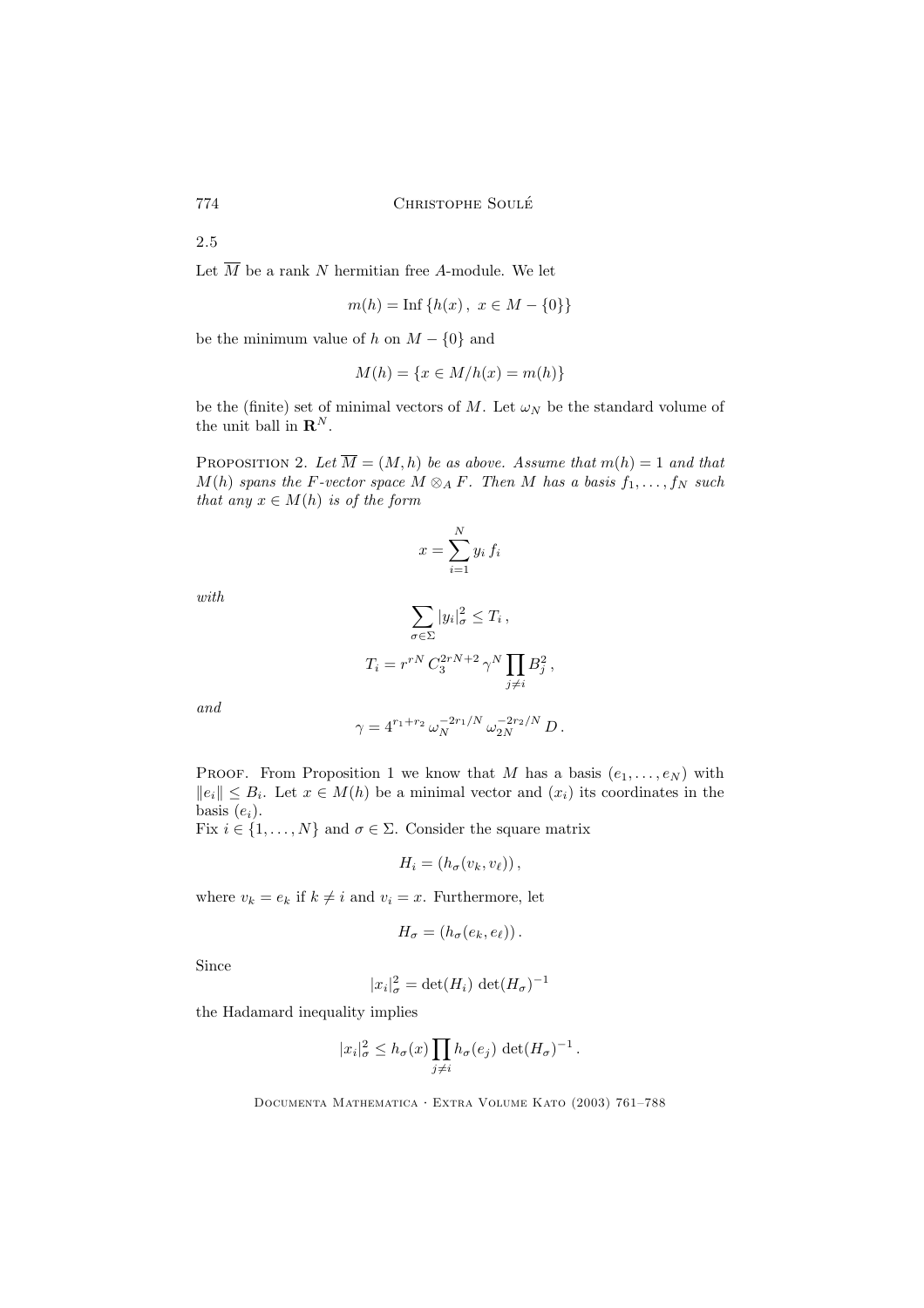For any unit  $u \in A^*$  we can replace  $e_i$  by  $u^{-1} e_i$ , and  $x_i$  by  $y_i = u x_i$ . We then have

$$
\sum_{\sigma \in \Sigma} |y_i|_{\sigma}^2 \le \sum_{\sigma \in \Sigma} h_{\sigma}(x) \prod_{j \neq i} h_{\sigma}(e_j) |u|_{\sigma}^2 \det(H_{\sigma})^{-1}.
$$
 (11)

Applying Lemma 3 to  $\lambda_{\sigma} = \det(H_{\sigma})^{-1/2}$  we find u such that, for all  $\sigma \in \Sigma$ ,

$$
|u|_{\sigma}^2 \det(H_{\sigma})^{-1} \le C_3^2 \prod_{\sigma \in \Sigma} \det(H_{\sigma})^{-1} . \tag{12}
$$

Since  $\sum_{\sigma} h_{\sigma}(x) = 1$  and  $h_{\sigma}(e_j) \leq ||e_j||^2 \leq B_j^2$ , we deduce from (11) and (12) that

$$
\sum_{\sigma \in \Sigma} |y_i|_{\sigma}^2 \le C_3^2 \cdot \prod_{j \neq i} B_j^2 \cdot \prod_{\sigma \in \Sigma} \det(H_{\sigma})^{-1}.
$$
 (13)

According to Icaza [4], Theorem 1, there exists  $z \in L$  such that

$$
\prod_{\sigma \in \Sigma} h_{\sigma}(z) \leq \gamma \prod_{\sigma \in \Sigma} \det(H_{\sigma})^{1/N}
$$

with

$$
\gamma = 4^{r_1+r_2} \,\omega_N^{-2r_1/N} \,\omega_{2N}^{-2r_2/N} \, D \,.
$$

Using Lemma 3 again and the fact that  $m(h) = 1$ , we find  $v \in A^*$  such that

$$
1 \leq h(vz) \leq r C_3^2 \prod_{\sigma \in \Sigma} h_{\sigma}(z)^{1/r}
$$
  

$$
\leq r C_3^2 \gamma^{1/r} \prod_{\sigma \in \Sigma} \det(H_{\sigma})^{1/rN}.
$$

From this it follows that

$$
\prod_{\sigma \in \Sigma} \det(H_{\sigma})^{-1} \le (r C_3^2)^{rN} \gamma^N \tag{14}
$$

and Proposition 2 follows from (13) and (14).

# 2.6

To count the number of vectors in  $M(h)$  using Proposition 2 we shall apply the following lemma :

LEMMA 8. The number of elements  $a$  in  $A$  such that

$$
\sum_{\sigma\in\Sigma}|a|_\sigma^2\leq T
$$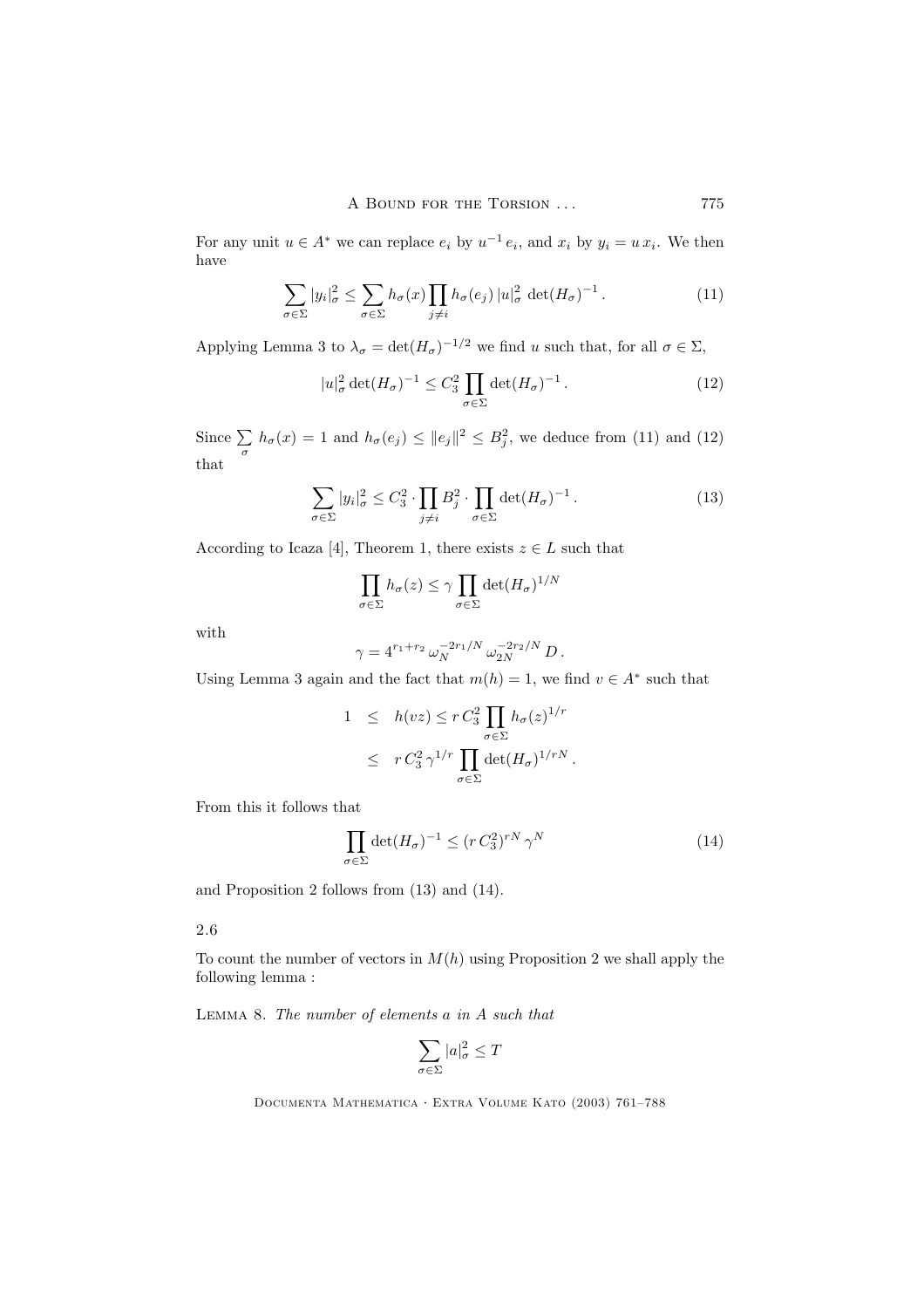is at most

$$
B(T) = \text{Sup}(T^{r/2} 2^{r+3}, 1).
$$

PROOF. When  $r_2 > 0$ , this follows from [7], V § 1, Theorem 0, p. 102, by noticing that one can take  $C_3 = 2^{r+3}$  in loc.cit. When  $r_2 = 0$ , the argument is similar.

3 REDUCTION THEORY

3.1

Fix an integer  $N \geq 2$ . Let

$$
\Gamma = \mathrm{GL}_N(A)
$$

and

$$
G=\operatorname{GL}_N(F\otimes_\mathbf{Q}\mathbf{R}).
$$

On the standard lattice  $L_0 = A^N$  consider the hermitian metric  $h_0$  defined by

$$
h_0(x, y) = \sum_{\sigma \in \Sigma} \sum_{i=1}^N x_{i\sigma} \overline{y_{i\sigma}}
$$

for all vectors  $x = (x_{i\sigma})$  and  $y = (y_{i\sigma})$  in  $L_0 \otimes_{\mathbf{Z}} \mathbf{C} = (\mathbf{C}^N)^{\Sigma}$ . Any  $g \in G$  defines an hermitian metric  $h = g(h_0)$  on  $L_0$  by the formula

$$
g(h_0)(x, y) = h_0(g(x), g(y)).
$$

Let K be the stabilizer of  $h_0$  and G and  $X = K\backslash G$ . We can view each  $h \in X$ as a metric on  $L_0$ .

Following Ash [1], we say that a finite subset  $M \subset L_0$  is well-rounded when it spans the F-vector space  $L_0 \otimes_A F$ . We let  $\widetilde{W} \subset X$  be the space of metrics h such that  $m(h) = 1$  and  $M(h)$  is well-rounded. Given a well-rounded set  $M \subset L_0$  we let  $C(M) \subset \widetilde{W}$  be the set of metrics h such that

- $h(x) = 1$  for all  $x \in M$
- $h(x) > 1$  for all  $x \in L_0 (M \cup \{0\}).$

As explained in [1], proof of (iv), pp. 466-467,  $C(M)$  is either empty or topologically a cell, and the family of closed cells  $\overline{C(M)}$  gives a Γ-invariant cellular decomposition of  $\widetilde{W}$ , such that

$$
\overline{C(M)} = \coprod_{M' \supset M} C(M') \, .
$$

Furthermore  $\widetilde{W}/\Gamma$  is compact, of dimension  $\dim(X) - N$ .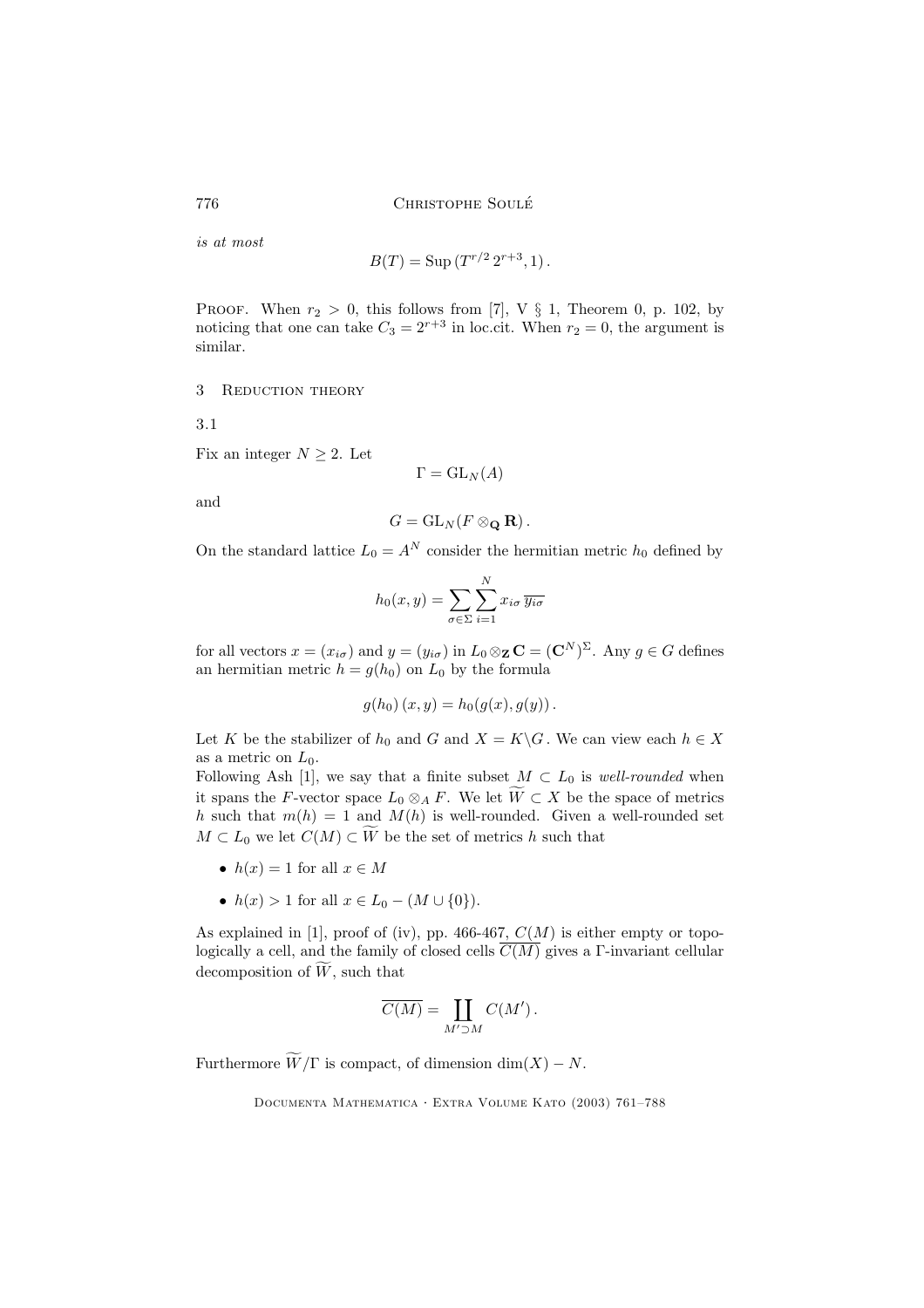3.2

PROPOSITION 3. i) For any integer  $k \geq 0$ , the number of cells of codimension k in  $\widetilde{W}$  is at most

$$
c(k, N) = \binom{a(N)}{N+k}
$$

where

$$
a(N) = 2^{N(r+3)} \left( \prod_{i=1}^{N} T_i \right)^{r/2},
$$

and  $T_i$  is as in Proposition 2.

ii) Given a cell in  $\tilde{W}$ , its number of codimension one faces is at most  $a(N)^{N+1}$ .

PROOF. Let  $\Phi$  be the set of vectors  $x = (x_i)$  in  $A^N$  such that, for all  $i =$  $1, \ldots, N$ ,

$$
\sum_{\sigma \in \Sigma} |x_i|^2_{\sigma} \leq T_i \, .
$$

Given  $h \in \widetilde{W}$ , Proposition 2 says that we can find a basis  $(f_i)$  of  $L_0$  such that any x in  $M(h)$  has its coordinates  $(x_i)$  bounded as above. If  $\gamma \in \Gamma$  is the matrix mapping the standard basis of  $A^N$  to  $(f_i)$ , this means that  $M(\gamma(h)) =$  $\gamma^{-1}(M(h))$  is contained in  $\Phi$ .

Let  $\overline{C(M)}$  be a nonempty closed cell of codimension k in W. For any  $x \in L_0$ , the equation  $h(x) = 1$  defines a real affine hyperplane in the set of  $N \times N$ hermitian matrices with coefficients in  $(F \otimes_{\mathbf{Q}} \mathbf{C})^+$ . The equations  $h(x) = 1$ ,  $x \in M$ , may not be linearly independent, but, since  $\overline{C(M)}$  has codimension k, M has at least  $N + k$  elements. And since  $M \subset M(h)$  for some  $h \in W$ , there exists  $\gamma \in \Gamma$  such that  $\gamma^{-1}(M)$  is contained in  $\Phi$ . Therefore, modulo the action of  $\Gamma$ , there are at most  $\begin{pmatrix} \text{card}(\Phi) \\ N+k \end{pmatrix}$ ) cells  $\overline{C(M)}$  of codimension k. From Lemma 7 we know that

$$
card(\Phi) \leq a(N) ,
$$

therefore i) follows.

To prove ii), consider a cell  $\overline{C(M)}$  and a codimension one face  $\overline{C(M')}$  of  $\overline{C(M)}$ . We can write  $M' = M \cup \{x\}$  for some vector x and there exists  $\gamma \in \Gamma$  such that  $\gamma(M') \subset \Phi$ . Since M is well-rounded, the matrix  $\gamma$  is entirely determined by the set of vectors  $\gamma(M)$ , i.e. there are at most card $(\Phi)^N$  matrices  $\gamma$  such that  $\gamma(M) \subset \Phi$ . Since  $\gamma(x) \in \Phi$ , there are at most card $(\Phi)^{N+1}$  vectors x as above. q.e.d.

3.3

LEMMA 9. Let  $\gamma \in \Gamma - \{1\}$  and p be a prime number such that  $\gamma^p = 1$ . Then

$$
p \le 1 + \mathrm{Sup}(r, N).
$$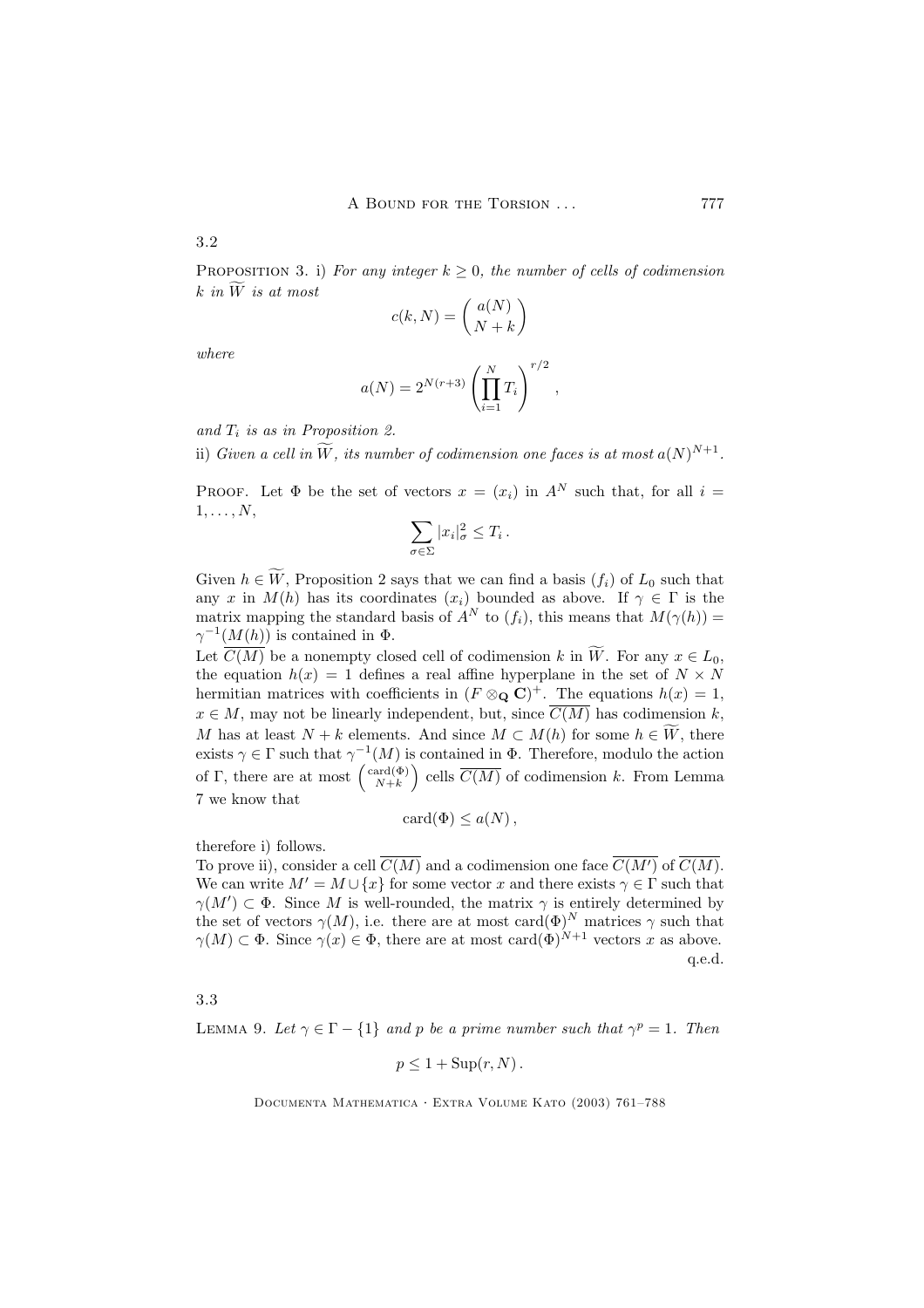PROOF. Since  $\gamma$  is non trivial we have  $P(\gamma) = 0$  where P is the cyclotomic polynomial

$$
P(x) = X^{p-1} + X^{p-2} + \dots + 1.
$$

If  $F$  does not contain the p-th roots of one,  $P$  is irreducible, and therefore it divides the characteristic polynomial of the matrix  $\gamma$  over F, hence  $p - 1 \leq N$ . Otherwise, F contains  $Q(\mu_p)$ , which is of degree  $p-1$ , therefore  $p-1 \leq r$ .

4 The main results

4.1

For any integer  $n > 0$  and any finite abelian group A we let  $\text{card}_n(A)$  be the largest divisor of the integer  $#(A)$  such that no prime  $p \leq n$  divides card<sub>n</sub> $(A)$ . Let  $N \geq 2$  be an integer. We keep the notation of § 3 and we let

$$
\widetilde{w} = \dim(X) - N = r_1 \frac{N(N+1)}{2} + r_2 N^2 - N
$$

be the dimension of  $\widetilde{W}$ . For any  $k \leq \widetilde{w}$  we define

$$
h(k, N) = a(N)^{(N+1)c(\widetilde{w}-k-1,N)},
$$

where  $c(\cdot, N)$  and  $a(N)$  are defined in Proposition 3.

THEOREM 1. The torsion subgroup of the homology of  $GL_N(A)$  is bounded as follows

 $\text{card}_{1+\text{sup}(r,N)}H_k(\text{GL}_N(A),\mathbf{Z})_{\text{tors}} \leq h(k,N).$ 

PROOF. We know from [1] that  $\widetilde{W}$  is contractible and the stabilizer of any  $h \in$ W is finite. From Lemma 9 it follows that, modulo  $S_{1+\sup(r,N)}$ , the homology of  $\Gamma = GL_N(A)$  is the homology of a complex  $(C, \partial)$ , where  $C_k$  is the free abelian group generated by a set of  $\Gamma$ -representatives of those  $k$ -dimensional cells c in W such that the stabilizer of c does not change its orientation ([2], VII). According to Proposition 3, the rank of  $C_k$  is at most  $c(\tilde{w}-k, N)$  and any cell of W has at most  $a(N)^{N+1}$  faces. Theorem 1 then follows from a general result of Gabber ([13], Proposition 3 and equation (18)).

4.2

For any integer  $m \geq 1$  let

$$
k(m) = h(m, 2m + 1).
$$

Denote by  $K_m(A)$  the m-th algebraic K-group of A.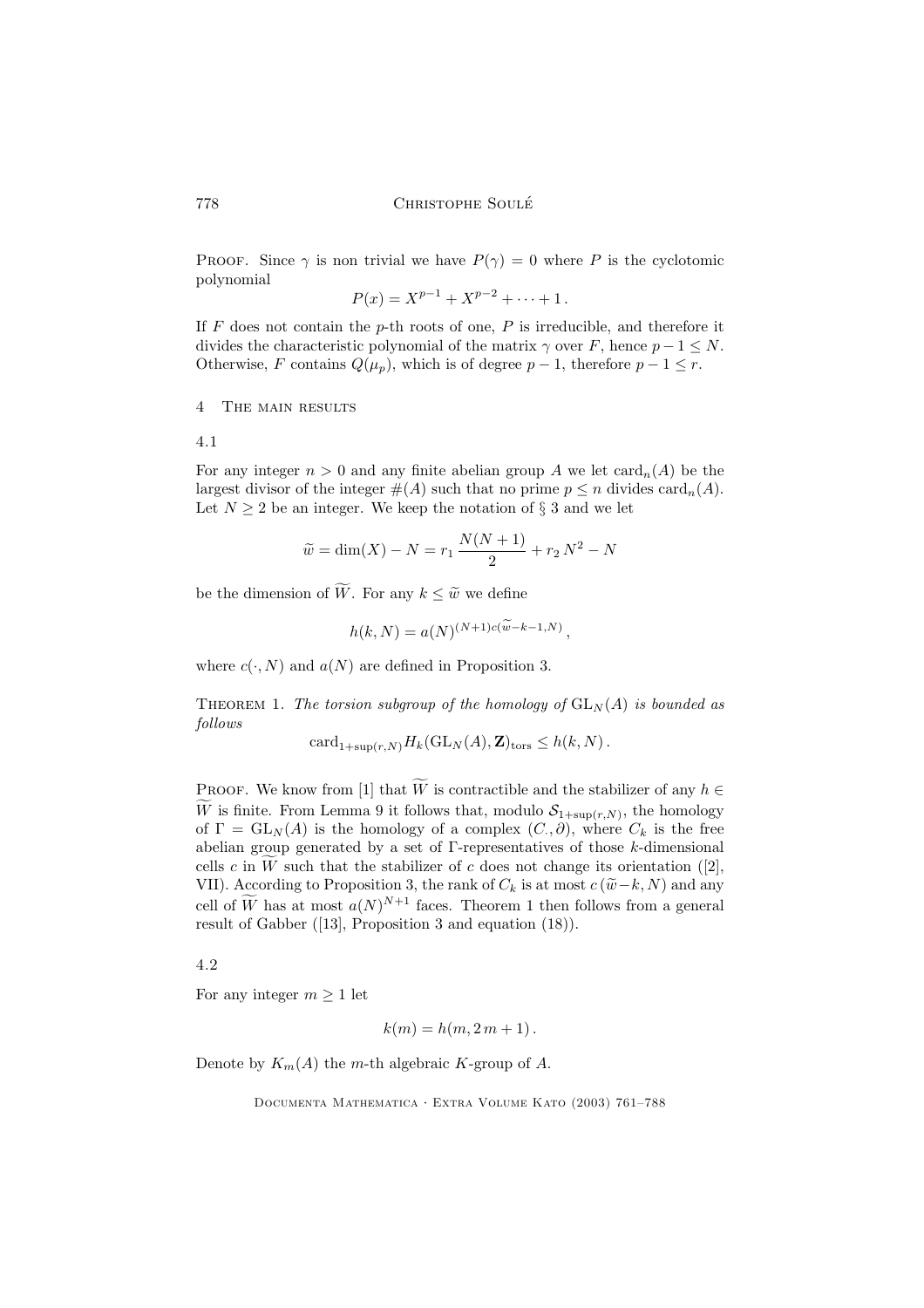THEOREM 2. The following inequality holds

card<sub>sup(r+1,2m+2)</sub> $K_m(A)_{\text{tors}} \leq k(m)$ .

PROOF. As in [13], Theorem 2, we consider the Hurewicz map

$$
H: K_m(A) \to H_m(\operatorname{GL}(A), \mathbf{Z}),
$$

the kernel of which lies in  $\mathcal{S}_n$ ,  $n \leq (m+1)/2$ . Since, according to Maazen and Van der Kallen,

$$
H_m(\operatorname{GL}(A),\mathbf{Z})=H_m(\operatorname{GL}_N(A),\mathbf{Z})
$$

when  $N \geq 2m + 1$ , Theorem 2 is a consequence of Theorem 1.

## 4.3

Let p be an odd prime and  $n \geq 2$  an integer. For any  $\nu \geq 1$  denote by  $\mathbf{Z}/p^{\nu}(n)$ the étale sheaf  $\mu_{p^{\nu}}^{\otimes n}$  on  $Spec(A[1/p]),$  and let

$$
H^2(\operatorname{Spec}(A[1/p]), \mathbf{Z}_p(n)) = \varprojlim_{\nu} H^2(\operatorname{Spec}(A[1/p]), \mathbf{Z}_{p^{\nu}}(n)).
$$

From  $[12]$ , we know that this group is finite and zero for almost all p.

THEOREM 3. The following inequality holds

$$
\prod_{\substack{p\geq 4n-1\\p\geq r+2}} \text{card } H^2(\text{Spec}(A[1/p]), \mathbf{Z}_p(n)) \leq k(2n-2).
$$

PROOF. According to [12], the cokernel of the Chern class

$$
c_{n,2}: K_{2n-2}(A) \to H^2(\operatorname{Spec}(A[1/p]), \mathbf{Z}_p(n))
$$

lies in  $S_{n+1}$  for all p. Furthermore, Borel proved that  $K_{2m-2}(A)$  is finite. Therefore Theorem 3 follows from Theorem 2.

## 4.4

By Lemmas 1 to 7 and Propositions 1 to 3, the constant  $k(m)$  is explicitly bounded in terms of  $m, r$  and  $D$ . We shall now simplify this upper bound.

PROPOSITION 4. i)  $\log \log k(m) \leq 220 m^4 \log(m) r^{4r} \sqrt{D} \log(D)^{r-1}$ ii) If F has class number one,

$$
\log\log k(m) \leq 210\,m^4\log(m)\,r^{4r}\,\sqrt{D}\,\log(D)^{r-1}
$$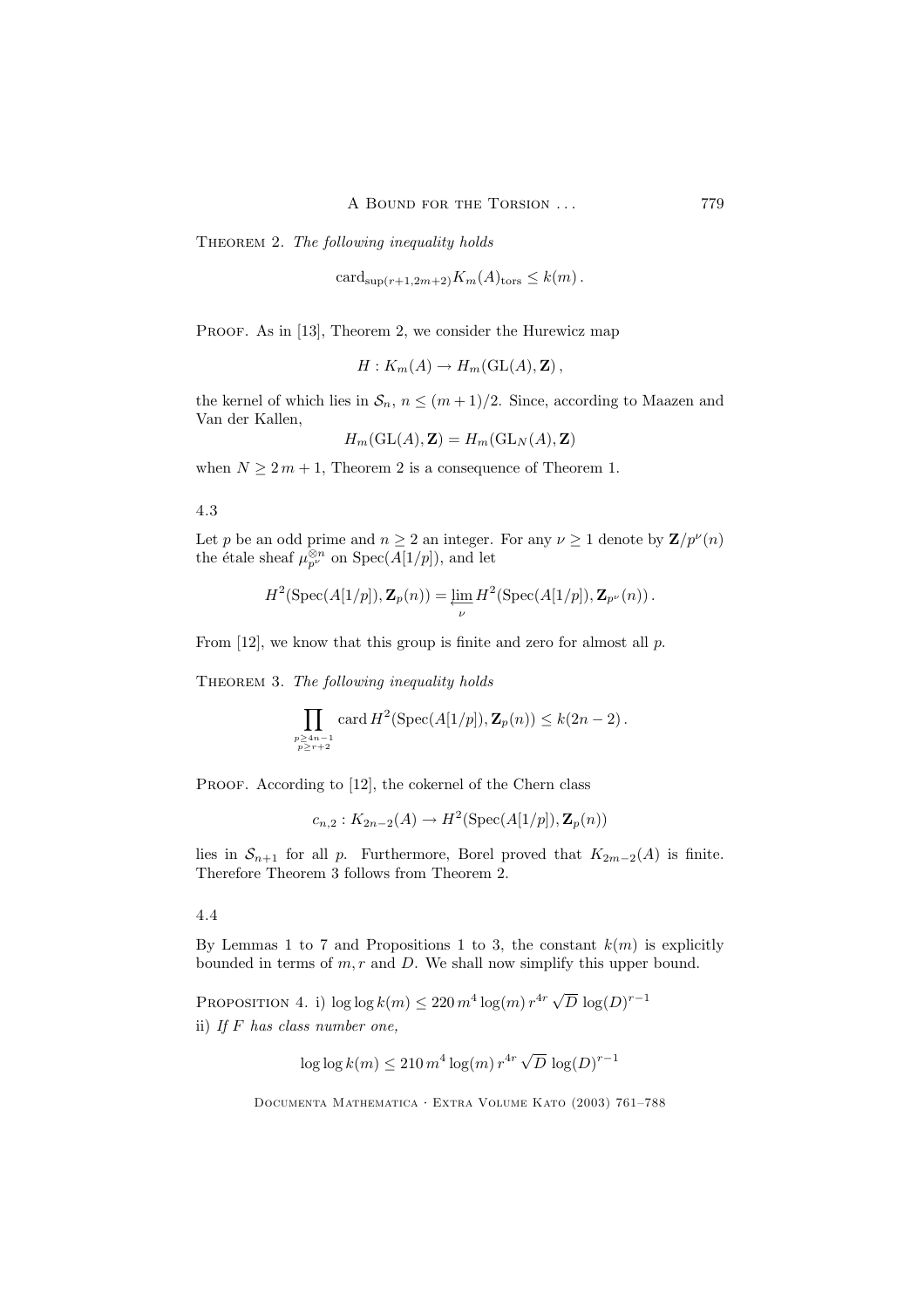iii) If  $F = \mathbf{Q}(\sqrt{-D})$  is imaginary quadratic

 $\log \log k(m) \le 1120 m^4 \log(m) \log(D);$ 

if furthermore F has class number one

 $\log \log k(m) \leq 510 m^4 \log(m) \log(D)$ .

iv) When  $F = \mathbf{Q}$  and  $m \geq 9$ 

 $\log \log k(m) \leq 8 m^4 \log(m);$ 

furthermore

$$
\log\log k(7) \le 40\,545
$$

and

$$
\log\log k(8) \le 70130.
$$

PROOF. By definition

$$
k(m) = h(m, 2m + 1) = a(N)^{(N+1)c(w-m-1,N)}
$$

with  $N = 2 m + 1$  and

$$
c(\widetilde{w}-m-1,N)=\binom{a(N)}{N+\widetilde{w}-m-1}.
$$

Since

$$
N + \widetilde{w} - m - 1 = r_1 \frac{N(N+1)}{2} + r_2 N^2 - m - 1
$$
  
 
$$
\leq 2r m^2 + 3r m + r - 2m - 1
$$

and since  $a(2m + 1)$  is very big, we get

$$
\log \log k(m) \le (2r m^2 + 3r m + r - 2m - 1) \log a(2m + 1) + \log(2m + 2) + \log \log a(2m + 1) \le r(2m^2 + 3m + 1) \log a(2m + 1).
$$
 (15)

From Proposition 3 and Proposition 2 we get

$$
a(N) = 2^{N(r+3)} \left(\prod_{i=1}^{N} T_i\right)^{r/2}, \qquad (16)
$$

and

$$
\prod_{i=1}^{N} T_i = (r^{rN} \gamma^N C_3^{2rN+2})^N \prod_{i=1}^{N} B_i^{N-1}.
$$
 (17)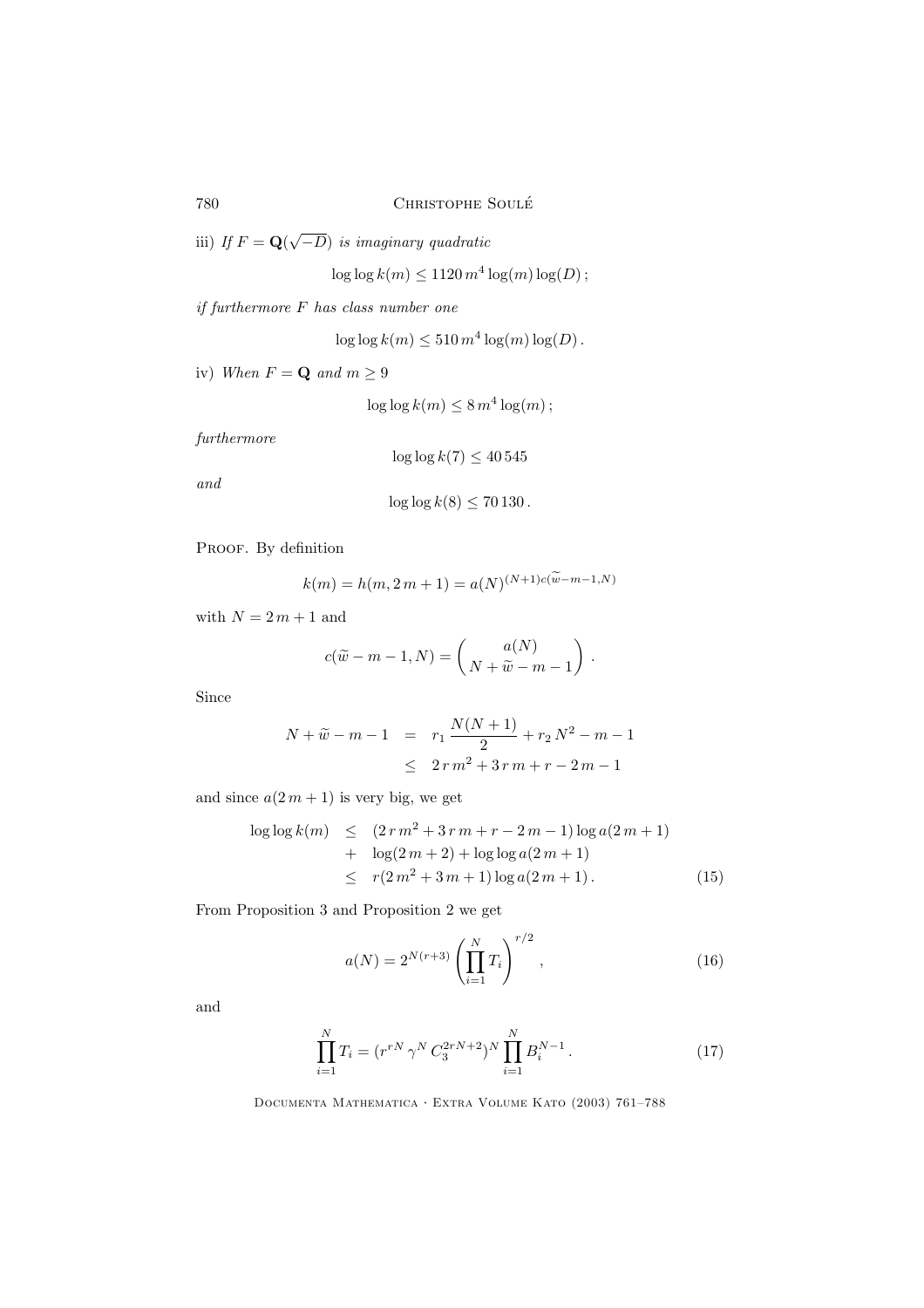According to Proposition 1

$$
\prod_{i=1}^{N} B_i = \left[ (1 + C_1 C_2)(NC_2 + C_3) \left( 1 + C_2 \frac{r+3}{4} \right)^{\log_2(N) + 2} \right]^N \cdot C_1^{2(r+1)NH_N}, (18)
$$

where

$$
H_N = \sum_{i=1}^{N} \frac{1}{i} \le 1 + \log(N).
$$

Assume  $s \neq 0$ . Then the upper bound  $C_3^*$  we get from Lemmas 3 and 4 for  $C_3$ is much bigger than  $C_2$ . Therefore

$$
\log(N C_2 + C_3) \le \log(N) + \log(C_3^*). \tag{19}
$$

We deduce from (15), (16), (17), (18), (19) that

$$
\log\log k(m) \le X_1 + X_2
$$

with

$$
X_1 = r(2m^2 + 3m + 1) \frac{r}{2} (N(2rN + 2) + N(N - 1)) \log(C_3^*)
$$

and

$$
X_2 = r(2m^2 + 3m + 1) \left( N(r+3) \log(2) + \frac{r}{2} N \left( N \log(\gamma) + (N-1) \left[ \log(1 + C_1 C_2) + \log(N) \right] + (\log_2(N) + 2) \log \left( 1 + C_2 \frac{r+3}{4} \right) + 2(r+1)(1 + \log(N)) \log(C_1) \right] \right).
$$
 (20)

Since  $s \leq r - 1$ , Lemma 3 and Lemma 4 imply

$$
\log(C_3^*) \le 11r^2(r-1)(4r(\log 3r)^3)^{r-2}2^{r-1}\sqrt{D}\log(D)^{r-1},
$$

from which it follows that

$$
X_1 \leq 208 \log(m) m^4 r^{4r} \sqrt{D} \log(D)^{r-1}
$$

when  $m \geq 2$  and  $r \geq 2$ . To evaluate  $X_2$  first notice that

$$
4\,\omega_N^{-2/N} \le 1 + N/4
$$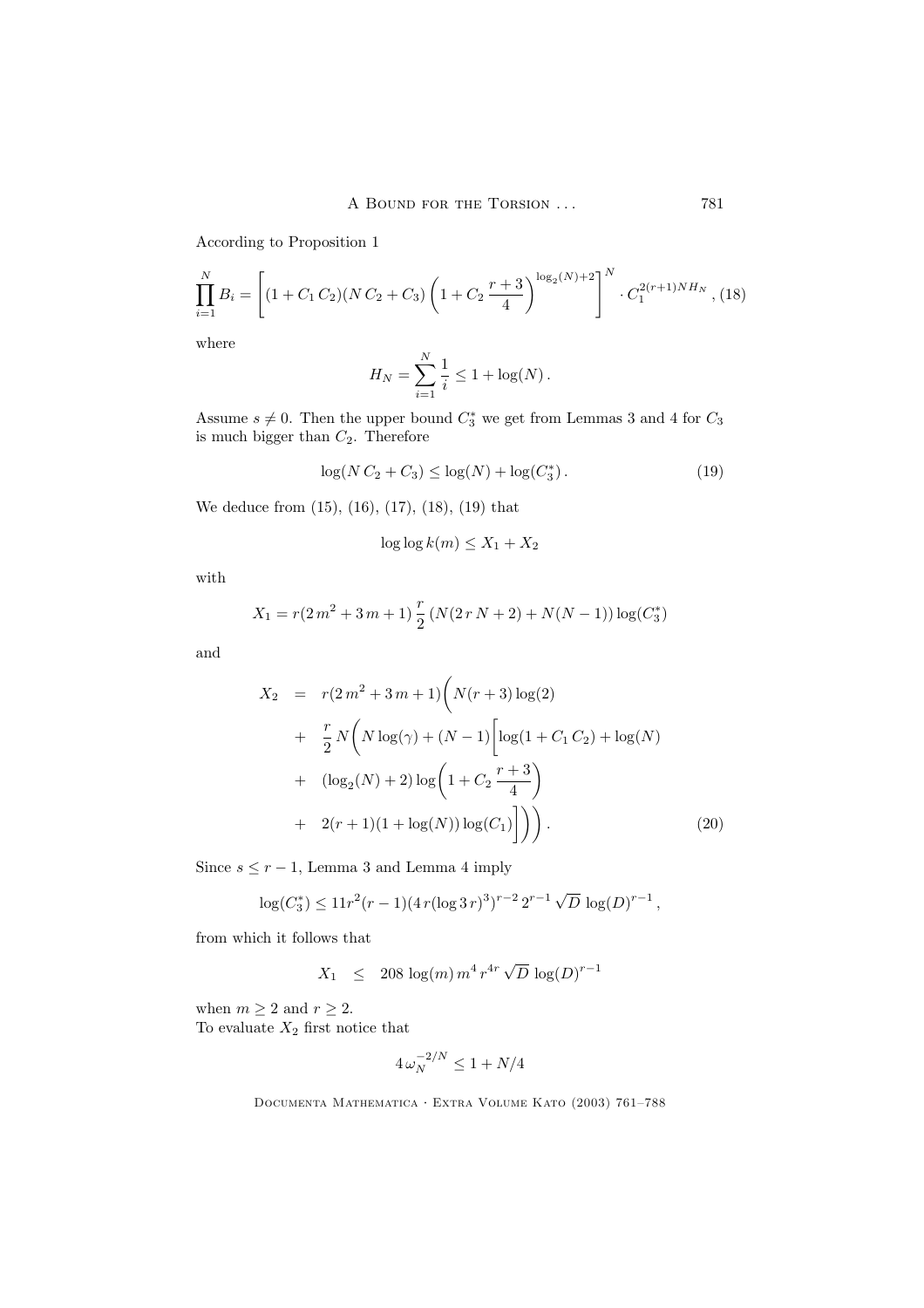by [10], II, (1.5), Remark, hence

$$
\log(\gamma) \leq r_1 \log\left(1 + \frac{N}{4}\right) + 2r_2 \log\left(1 + \frac{N}{2}\right) + \log(D)
$$
  

$$
\leq r \log(N) + \log(D)
$$
 (21)

since  $N \geq 5$ .

By the Stirling formula and Lemma 1, if  $r\geq 2,$ 

$$
\log(C_1) = \log(r!) - r \log(r) + r_2 \log\left(\frac{4}{\pi}\right) + \frac{1}{2}\log(D)
$$
  
\n
$$
\leq 1 + \frac{1}{2}\log(r) + \frac{1}{2}\log(D),
$$
\n(22)

$$
\log\left(1+C_2\frac{r+3}{4}\right) \leq \text{Sup}\left(\log(C_2)+\log\left(\frac{r+3}{4}\right)+1,\log(2)\right),
$$

where

$$
\log(C_2) + \log(\frac{r+3}{4}) \le r \log(4) - (r-2) \log(r) - \log(r!) + \log(\frac{r+3}{4}) + \frac{1}{2} \log(D)
$$
  

$$
\le 2.4 + \frac{1}{2} \log(D),
$$

so that

$$
\log\left(1 + C_2 \frac{r+3}{4}\right) \le 3.4 + \frac{1}{2}\log(D). \tag{23}
$$

We also have

$$
\log(1 + C_1 C_2) \leq \text{Sup}(1 + \log(C_1) + \log(C_2), \log(2))
$$

and

$$
\log(C_1) + \log(C_2) \le -r \log(r) + r - (r - 2) \log(r) + r \log(4) + \log(D)
$$
  
 
$$
\le 3.4 + \log(D),
$$

so that

$$
\log(1 + C_1 C_2) \le 4.4 + \log(D). \tag{24}
$$

From (20), (21), (22), (23), (24) we get

$$
X_2 \le a \log(D) + b
$$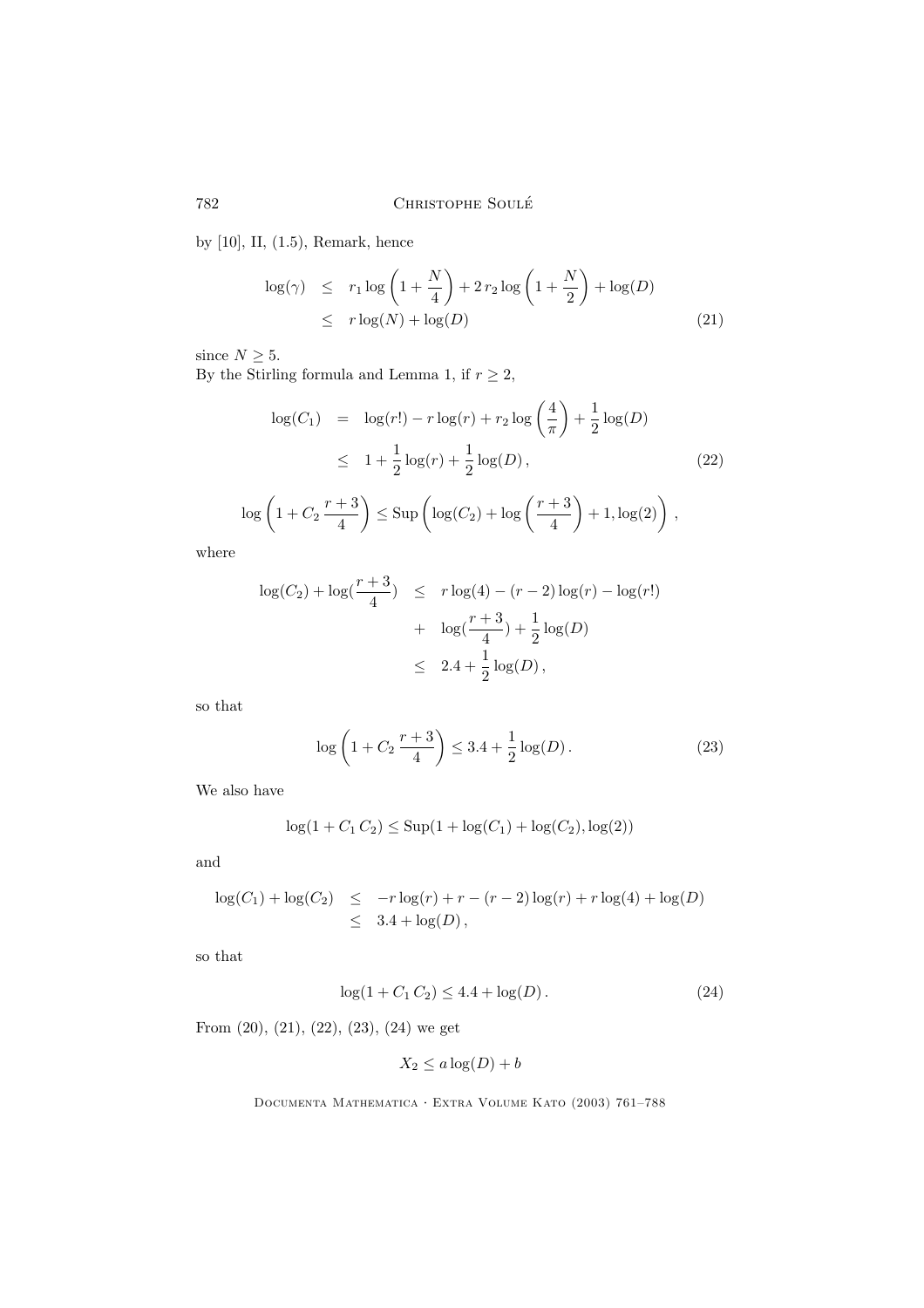A BOUND FOR THE TORSION ... 783

with

$$
a = r(2m^{2} + 3m + 1)(2m + 1)\left(\frac{r}{2}((2m + 1) + 2m + m \log_{2}(2m + 1) + m + 2m(r + 1)(1 + \log(2m + 1)))\right) \le 75 r^{3} m^{4} \log(m)
$$

if  $r\geq 2$  and  $m\geq 2.$ Finally

$$
b = r(2m^{2} + 3m + 1)(2m + 1)\left((r + 3)\log(2) + \frac{r}{2}(2m + 1)r(\log(r) + \log(2m + 1))\right)
$$
  
+ 
$$
\frac{r}{2}(2m)\left(4.4 + \log(2m + 1) + 3.4(\log_{2}(2m + 1) + 2)\right)
$$
  
+ 
$$
2(r + 1)(1 + \log(2m + 1))\left(1 + \frac{1}{2}\log(r)\right)\right) \le 148 r^{4} m^{4} \log(m)
$$

when  $r \geq 2$  and  $m \geq 2$ .

Therefore

$$
\log \log k(m) \leq 208 \log(m) m^4 r^{4r} \sqrt{D} \log(D)^{r-1} + 75 r^3 m^4 \log(m) \log(D) + 148 r^4 m^4 \log(m) \leq 220 m^4 \log(m) r^{4r} \sqrt{D} \log(D)^{r-1}
$$

when  $m, r$  and  $D$  are at least 2. This proves i).

If we assume that A is principal, we can take  $C_1 = 1$  in Lemma 1 and  $B_i =$  $(i-1) C_2 + C_3$  in Proposition 1. Since  $C_2 < C_3$  we get

$$
\log\left(\prod_{i=1}^N B_i\right) \le \log(N!) + N\log(C_3)
$$

and

$$
\log\log k(m) \le X_1 + X_3
$$

where

$$
X_3 = r(2m^2 + 3m + 1) \left[ (r+3)(2m+1)\log(2) + \frac{r^2}{2}(2m+1)^2 \log(r) + \frac{r}{2}(2m+1)^2 \log(\gamma) + \frac{r}{2}(2m) \log((2m+1)!) \right]
$$
  

$$
\leq 6m^4 r^2 \log(D) + 2r^{4r} m^4 \log(m).
$$

Therefore

$$
X_1 + X_3 \le 210 m^4 \log(m) r^{4r} \sqrt{D} \log(D)^{r-1}.
$$

Assume now that  $r_1 + r_2 = 1$ . Then  $C_3 = 1$  and the term  $X_1$  disappears from the above computation. Assume first that  $F = \mathbf{Q}(\sqrt{-D})$ . Since  $r_2 = 1$  and  $r_1 = 0$  we get

$$
\log \log k(m) \le (4m^2 + 3m + 1) \log a(2m + 1).
$$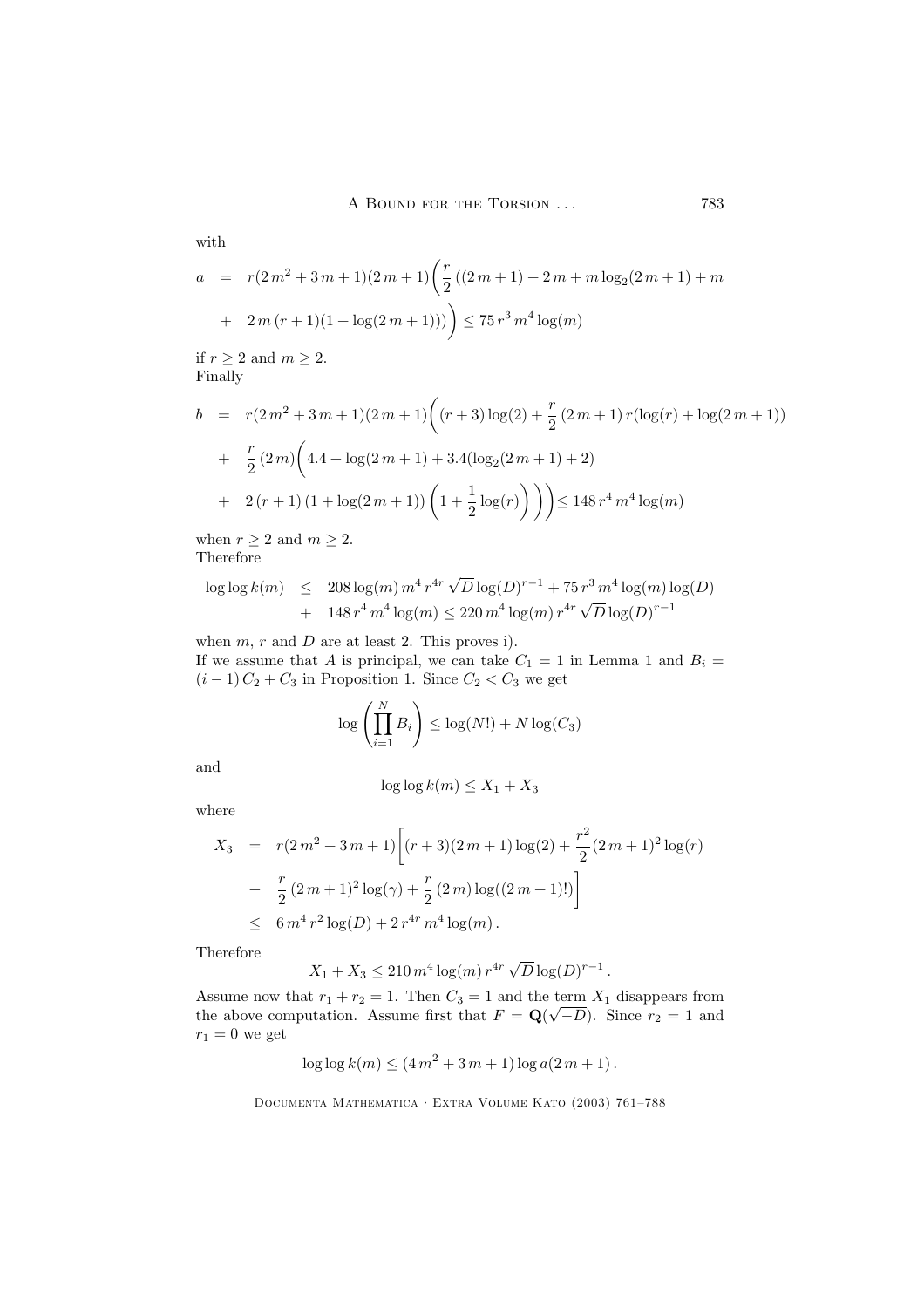Furthermore (18) becomes

$$
\prod_{i=1}^{N} B_i \le \left[ (1 + C_1 C_2)(1 + NC_2) \left(1 + \frac{5}{4} C_2\right)^{\log_2(N) + 2} \right]^N \cdot C_1^{6N(1 + \log(N))}.
$$

Therefore

$$
\log \log k(m) \le (4m^2 + 3m + 1) \left[ 5 N \log(2) + 2N^2 \log(2) + N^2 \log(2) + N^2 \log(\gamma) + N(N - 1) \left[ \log(1 + C_1 C_2) + \log(1 + N C_2) + (\log_2(N) + 2) \log \left( 1 + \frac{5}{4} C_2 \right) \right] + 6 N(1 + \log N) \log(C_1) \right],
$$

with  $N = 2 m + 1$ . We have now

$$
\gamma \le \left(1 + \frac{N}{2}\right)^2 D,
$$
  

$$
C_1 = \frac{2}{\pi} \sqrt{D} \text{ and } C_2 = \frac{\pi}{2} \sqrt{D}.
$$

This implies

 $\log \log k(m) \leq 597 m^4 \log(m) + 256 m^4 \log(m) \log(D) \leq 1120 m^4 \log(m) \log(D)$ . If  $F = \mathbf{Q}(\sqrt{-D})$  is principal we can take  $C_1 = 1$  and  $B_i = (i - 1)C_2 + 1$ . We get

 $\log \log k(m) \leq 510 m^4 \log(m) \log(D)$ .

Finally, assume that  $F = \mathbf{Q}$ . Then

$$
B_i = \frac{i+1}{2}
$$
 since  $C_2 = \frac{1}{2}$ , and  $\gamma \le 1 + \frac{N}{4}$ .

Therefore

$$
\log \log k(m) \le (2m^2 + 2m + 1) \log a(2m + 1)
$$
  
\n
$$
\le (2m^2 + 2m + 1) \left[ 4N \log(2) + \frac{N^2}{2} \log \left( 1 + \frac{N}{4} \right) + \frac{N-1}{2} \log \left( \prod_{i=1}^N \frac{i+1}{2} \right) \right]
$$
  
\n
$$
\le 8m^4 \log(m)
$$

if  $m \geq 9$ . We can also estimate  $k(7)$  and  $k(8)$  from this inequality above. This proves iv).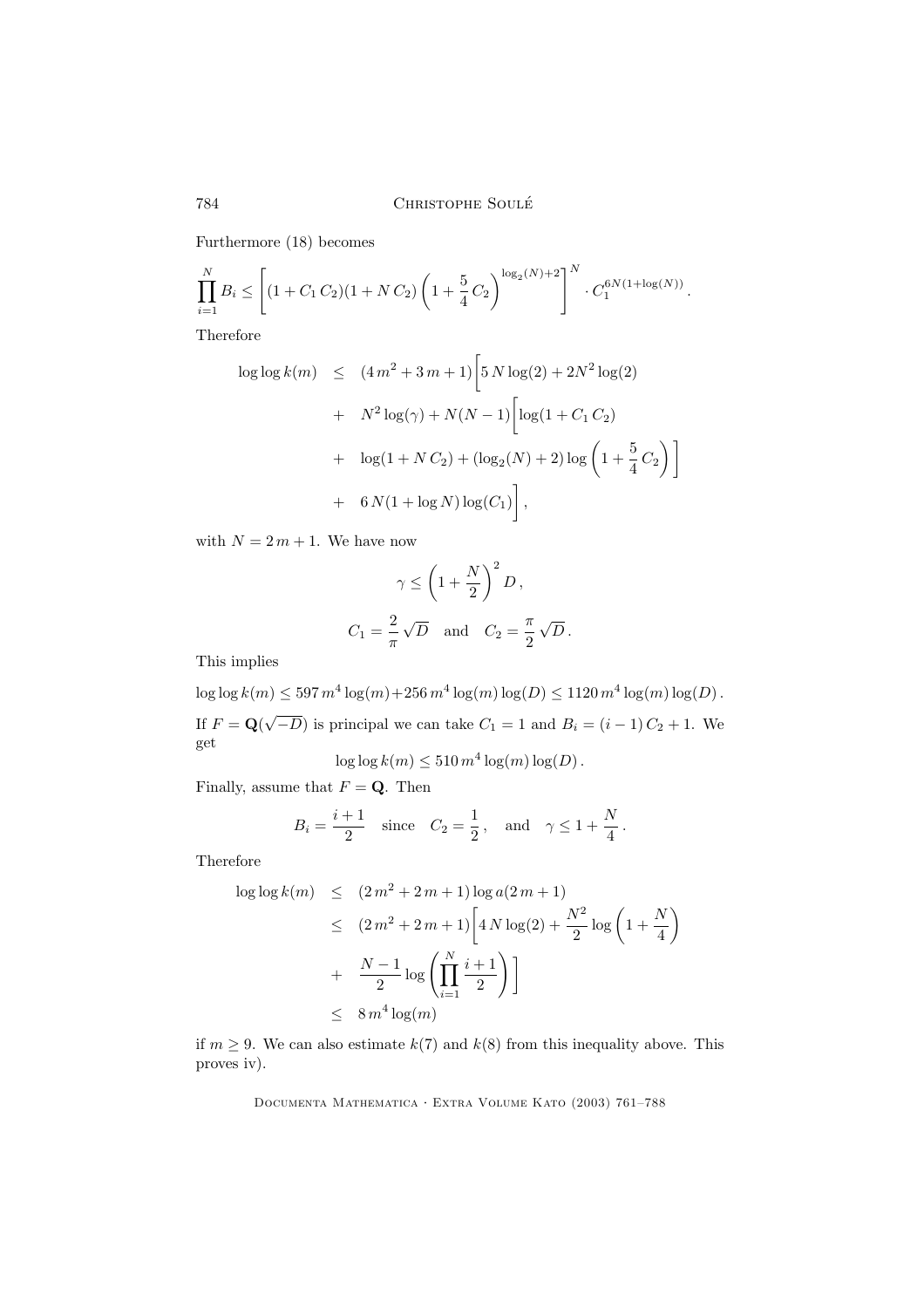#### 5 Discussion

5.1

The upper bound in Theorem 2 and Propostition 4 seems much too large. When  $m = 0$ , card  $K_0(A)_{\text{tors}}$  is the class number  $h(F)$ , which is bounded as follows:

$$
h(F) \le \alpha \sqrt{D} \, \log(D)^{r-1} \,, \tag{25}
$$

for some constant  $\alpha(r)$  [11], Theorem 4.4, p. 153. Furthermore, when  $F =$ Q,  $m = 2n - 2$  and n is even, the Lichtenbaum conjecture predicts that card  $K_{2n-2}(\mathbf{Z})$  is the order of the numerator of  $B_n/n$ , where  $B_n$  is the n-th Bernoulli number. The upper bound

$$
B_n \le n^! \approx n^n
$$

suggests, since the denominator of  $B_n/n$  is not very big, that card  $K_m(\mathbf{Z})_{\text{tors}}$ should be exponential in  $m$ . We are thus led to the following:

CONJECTURE. Fix  $r \geq 1$ . There exists positive constants  $\alpha$ ,  $\beta$ ,  $\gamma$  such that, for any number field  $F$  of degree  $r$  on  $Q$ ,

$$
card K_m(A)_{tors} \leq \alpha exp(\beta m^{\gamma} \log D).
$$

Furthermore, we expect that  $\gamma$  does not depend on r.

## 5.2

As suggested by A. Chambert-Loir, it is interesting to consider the analog in positive characteristic of the conjecture above. Let  $X$  be a smooth connected projective curve of genus g over the finite field with q elements,  $\zeta_X(s)$  its zeta function and

$$
P(t) = \prod_{i=1}^{2g} (1 - \alpha_i t),
$$

where  $\alpha_i$  are the roots of Frobenius acting on the fist  $\ell$ -adic cohomology group of X. When  $n > 1$ , it is expected that the finite group  $K_{2n-2}(X)$  has order the numerator of  $\zeta_X(1-n)$ , i.e.  $P(q^{n-1})$ . Since  $|\alpha_i| = q^{1/2}$  for all  $i = 1 \cdots 2g$ , we get

$$
P(q^{n-1}) \le (1 + q^{n-1/2})^{2g} \le q^{2ng}.
$$

In the analogy between number fields and function fields, the genus  $g$  is known to be an analog of  $log(D)$ . Therefore the bound above is indeed analogous to the conjecture in §5.1.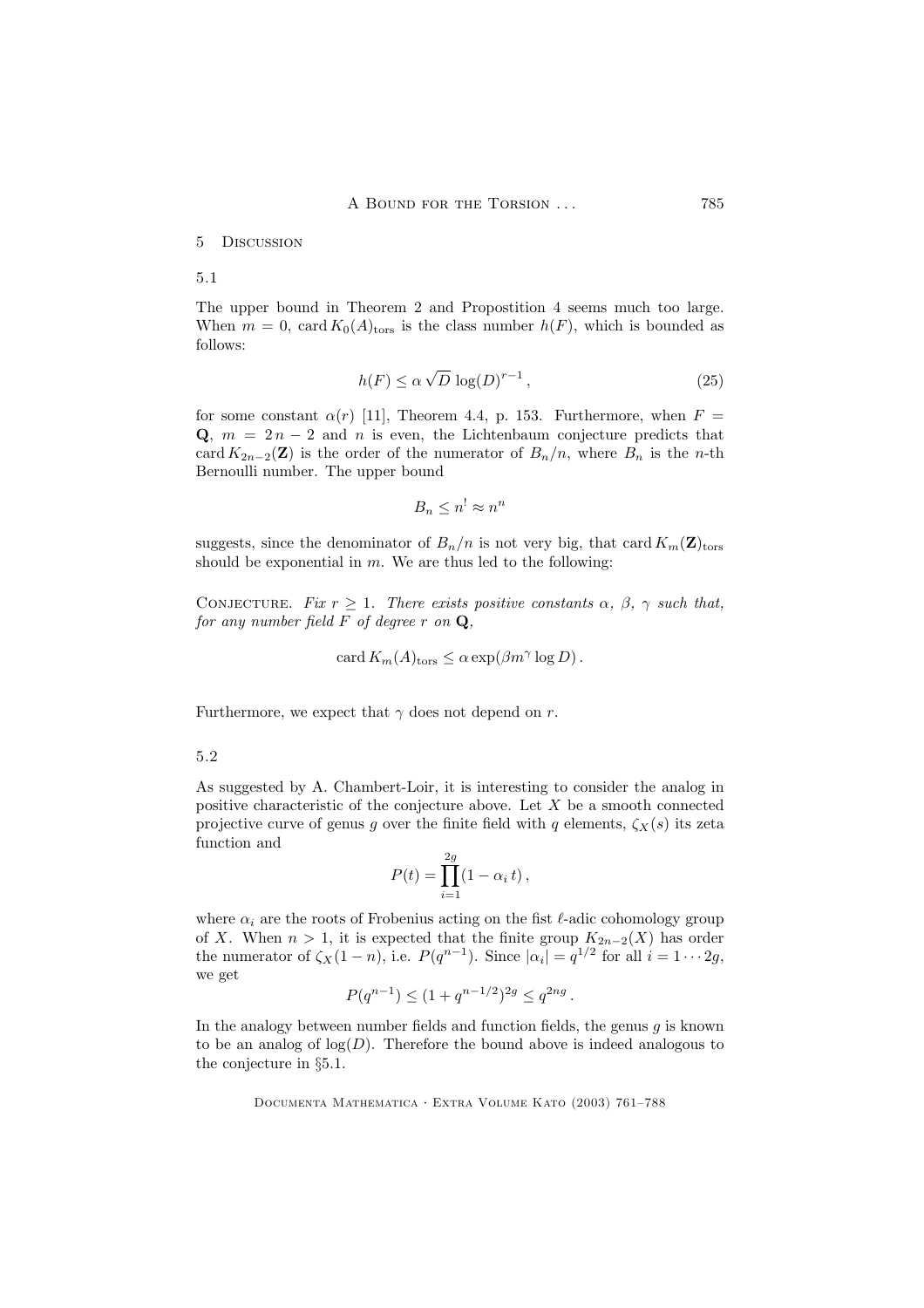The upper bound for  $k(m)$  in Proposition 4 i) is twice exponential in D. One exponential is due to our use of Lemma 3, where  $C_3$  is exponential in D. Maybe this can be improved in general, and not only when  $s = 0$ .

The exponential in  $D$  occuring in Proposition 4 ii) might be due to our use of the geometry of numbers. Indeed, if one evaluates the class number  $h(F)$ by applying naively Minkowski's theorem (Lemma 1), the bound one gets is exponential in  $D$ ; see however [8], Theorem 6.5., for a better proof.

## 5.4

One method to prove (25) consists in combining the class number formula (see (7) and (8)) with a lower bound for the regulator  $R(F)$ . This suggests replacing the arguments of this paper by analytic number theory, to get good upper bounds for étale cohomology.

More precisely, let  $n \geq 2$  be an integer, and let  $\zeta_F(1-n)^*$  be the leading coefficient of the Taylor series of  $\zeta_F(s)$  at  $s = 1 - n$ . Lichtenbaum conjectured that

$$
\zeta_F(1-n)^* = \pm 2^{r_1} R_{2n-1}(F) \frac{\prod_{p} \text{card } H^2(\text{Spec}(A[1/p]), \mathbf{Z}_p(n))}{\prod_{p} \text{card } H^1(\text{Spec}(A[1/p]), \mathbf{Z}_p(n))_{\text{tors}}},
$$
(26)

where  $R_{2n-1}(F)$  is the higher regulator for the group  $K_{2n-1}(F)$ . The equality (26) is known up a power of 2 when  $F$  is abelian over  $\mathbf{Q}$  [5], [6], [3]. The order of the denominator on the right-hand side of (26) is easy to evaluate,

as well as  $\zeta_F(1-n)^*$  (since it is related by the functional equation to  $\zeta_F(n)$ ).

PROBLEM. Can one find a lower bound for  $R_{2n-1}(F)$ ?

If such a problem could be solved, the equality (26) is likely to produce a much better upper bound for étale cohomology than Theorem 3. Zagier's conjecture suggests that this problem could be solved if one knew that the values of the  $n$ -logarithm on  $F$  are **Q**-linearly independent.

# 5.5

To illustrate our discussion, let  $F = \mathbf{Q}$  and  $n = 5$ . Then we have

$$
H^2(\text{Spec}(\mathbf{Z}[1/p]), \mathbf{Z}_p(5))/p = C^{(p-5)},
$$

where C is the class group of  $\mathbf{Q}(\sqrt[p]{1})$  modulo p, and  $C^{(i)}$  is the eigenspace of C of the  $i$ -th power of the Teichmüller character. Vandiver's conjecture predicts

Documenta Mathematica · Extra Volume Kato (2003) 761–788

# 5.3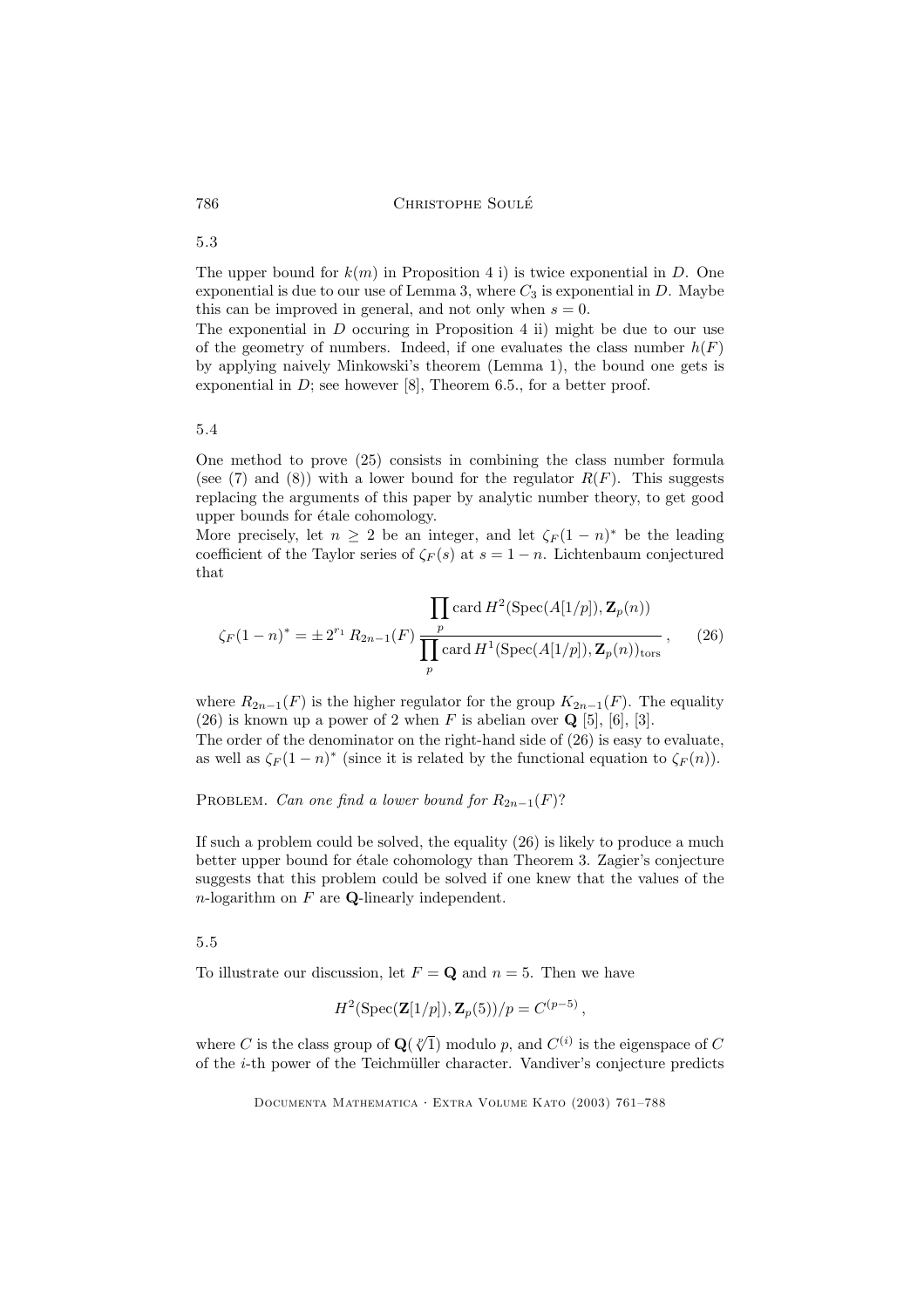that  $C^{(p-5)} = 0$  when p is odd. It is true when  $p \leq 4.10^6$ . Theorem 3 and Proposition 4 tell us that

$$
\prod_p H^2(\operatorname{Spec}(\mathbf{Z}[1/p], \mathbf{Z}_p(5)) \le k(8) \le \exp \exp(70130).
$$

If one could find either a better upper bound for the order of  $K_8(Z)$  or a good lower bound for  $R_9(Q)$ , this would get us closer to the expected vanishing of  $C^{(p-5)}$ .

Notice that, using knowledge on  $K_4(\mathbf{Z})$ , Kurihara has proved that  $C^{(p-3)} = 0$ .

**REFERENCES** 

- [1] A. Ash, Deformation retracts with lowest possible dimension of arithmetic quotients of self-adjoint homogeneous cones, Math. Ann. 225, no. 1, 69– 76 (1977).
- [2] K. S. Brown, Cohomology of groups, Graduate Texts in Mathematics, 87. Springer-Verlag, New York-Berlin, 1982. x+306 pp.
- [3] A.Huber, G.Kings, Bloch-Kato conjecture and main conjecture of Iwasawa theory for Dirichlet characters, preprint (2001).
- [4] M.I. Icaza, Hermite constant and extreme forms for algebraic number fields, J. London Math. Soc. (2) 55, no. 1, 11–22 (1997).
- [5] M. Kolster, T. Nguyen Quang Do, V. Fleckinger, Twisted S-units, p-adic class number formulas, and the Lichtenbaum conjectures, Duke Math. J. (3) 84, 679–717 (1996).
- [6] M. Kolster, T. Nguyen Quang Do, V. Fleckinger, Correction to "Twisted S-units, p-adic class number formulas, and the Lichtenbaum conjectures", Duke Math. J. (3) 90, 641–643 (1997)
- [7] S. Lang, Algebraic number theory, Addison-Wesley Publishing Co., Inc., Reading, Mass.-London-Don Mills, Ont. 1970 xi+354 pp.
- [8] H.W. Lenstra, Jr., Algorithms in algebraic number theory, Bull. AMS 26, no. 2, 211–244 (1992).
- [9] J. Milnor, Introduction to algebraic K-theory, Annals of Mathematics Studies, No. 72. Princeton University Press, Princeton, N.J.; University of Tokyo Press, Tokyo, 1971. xiii+184 pp.
- [10] J. Milnor and D. Husemoller: Symmetric bilinear forms, Ergebnisse 73, 1973, Springer-Verlag.
- [11] W. Narkiewicz, *Number theory*, Translated from the Polish by S. Kanemitsu. World Scientific Publishing Co., Singapore; distributed by Heyden  $&$  Son, Inc., Philadelphia, PA, 1983. xii+371 pp.